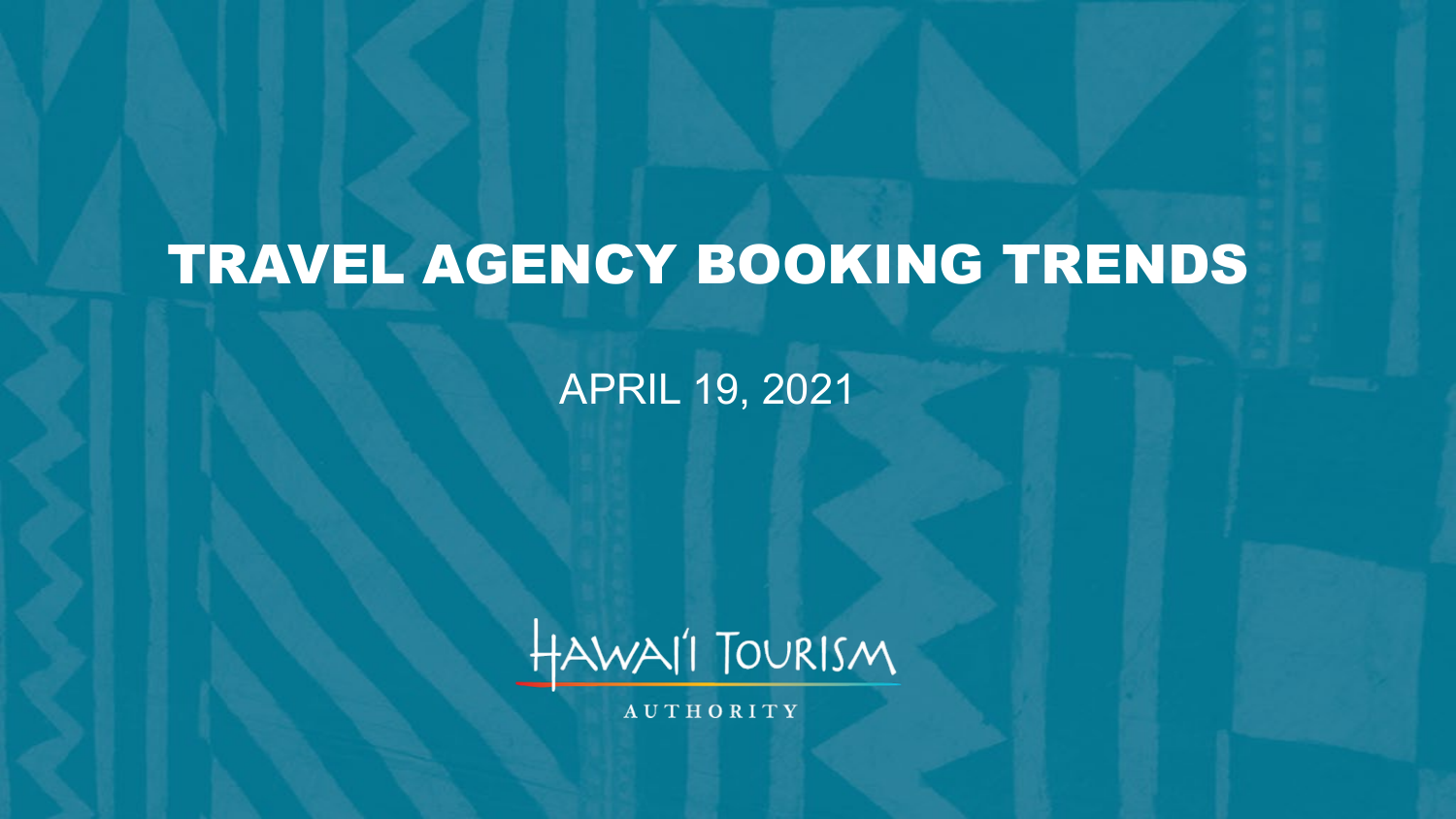# Global Agency Pro

- HTA subscribes to Global Agency Pro, an online travel distribution system consisting of Travel Agency data.
- Global Agency Pro provides access to over 90% of the world's Travel Agency airline transactions.
- The database consists of five years of historical ticketing data and one year of advance purchase data.
- The information is updated daily with a recency of two days prior to current date.

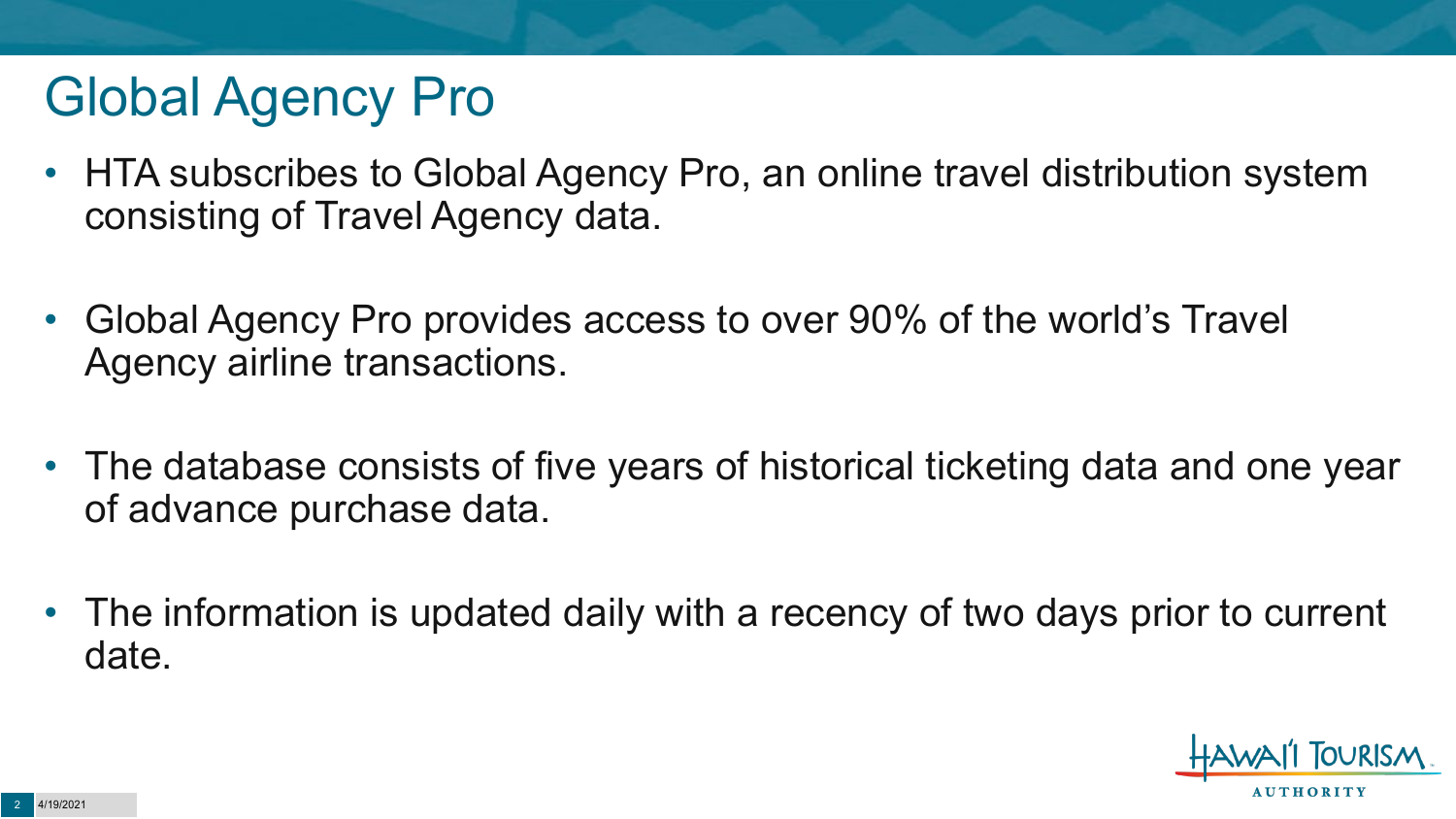# Global Agency Pro Index

#### • Bookings

– Net sum of the number of visitors (i.e., excluding Hawai'i residents and inter-island travelers) from Sales transactions counted, including Exchanges and Refunds.

### • Booking Date

– The date on which the ticket was purchased by the passenger. Also known as the Sales Date.

### • Travel Date

– The date on which travel is expected to take place.

### • Point of Origin Country

– The country which contains the airport at which the ticket started.

### • Travel Agency

– Travel Agency associated with the ticket is doing business (DBA).

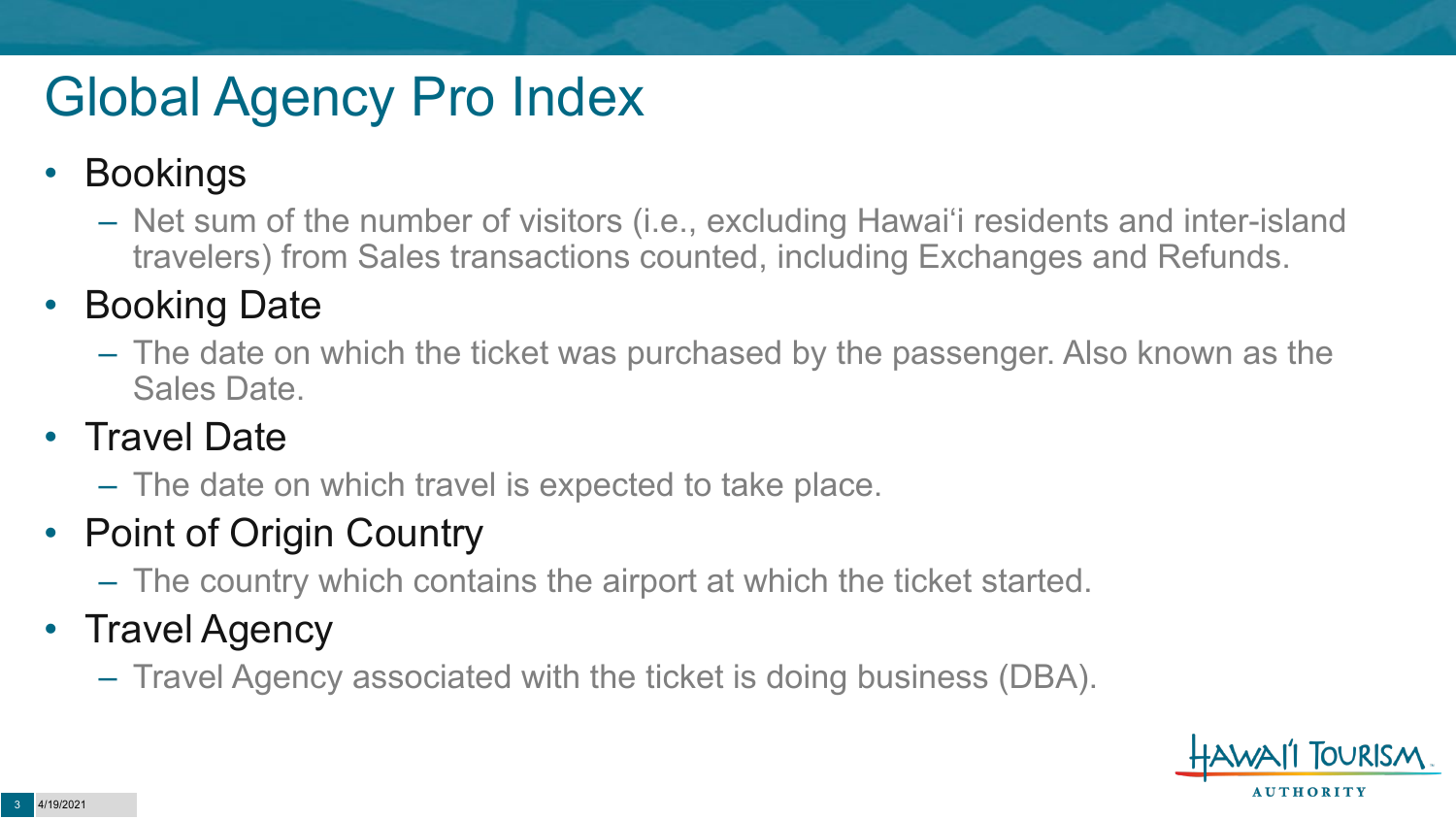US

#### Travel Agency Booking Pace for Future Arrivals, by Month

#### Travel Agency Booking Pace for Future Arrivals, by Quarter







Source: Global Agency Pro as of 04/17/21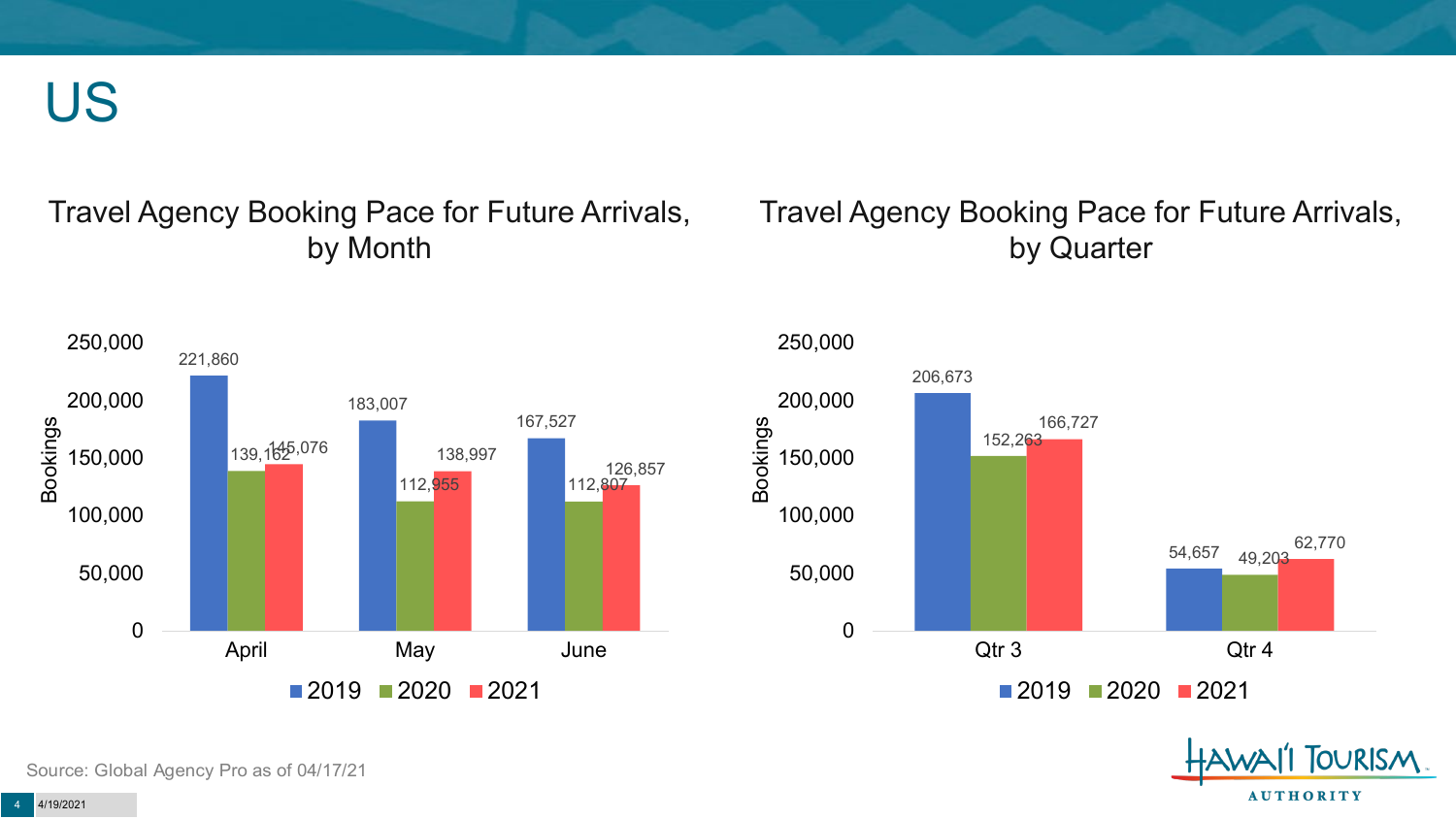

#### Travel Agency Booking Pace for Future Arrivals, by Month

#### Travel Agency Booking Pace for Future Arrivals, by Quarter





Source: Global Agency Pro as of 04/17/21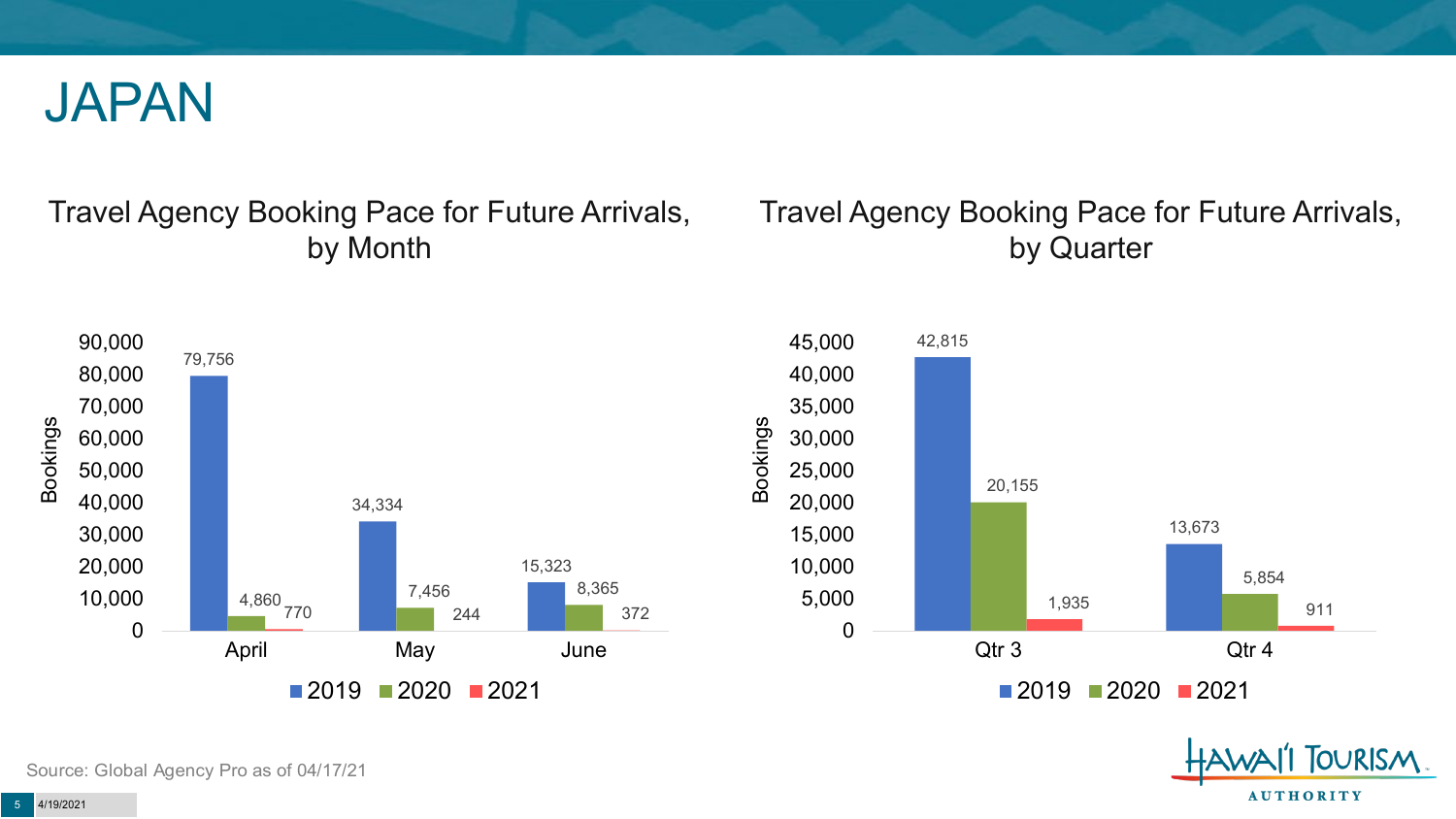### CANADA

#### Travel Agency Booking Pace for Future Arrivals, by Month

#### Travel Agency Booking Pace for Future Arrivals, by Quarter







Source: Global Agency Pro as of 04/17/21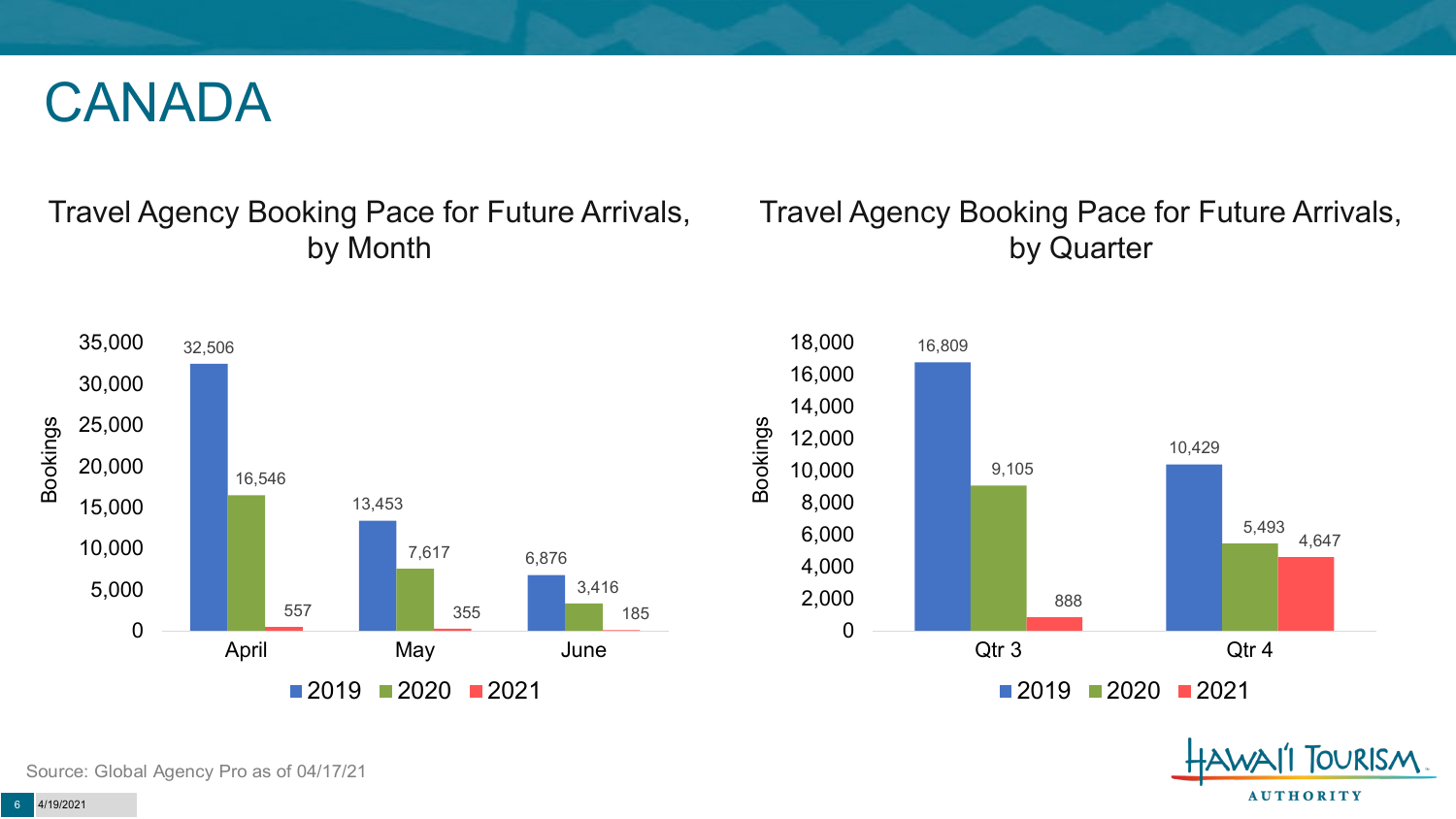### KOREA

#### Travel Agency Booking Pace for Future Arrivals, by Month



#### Travel Agency Booking Pace for Future Arrivals, by Quarter





Source: Global Agency Pro as of 04/17/21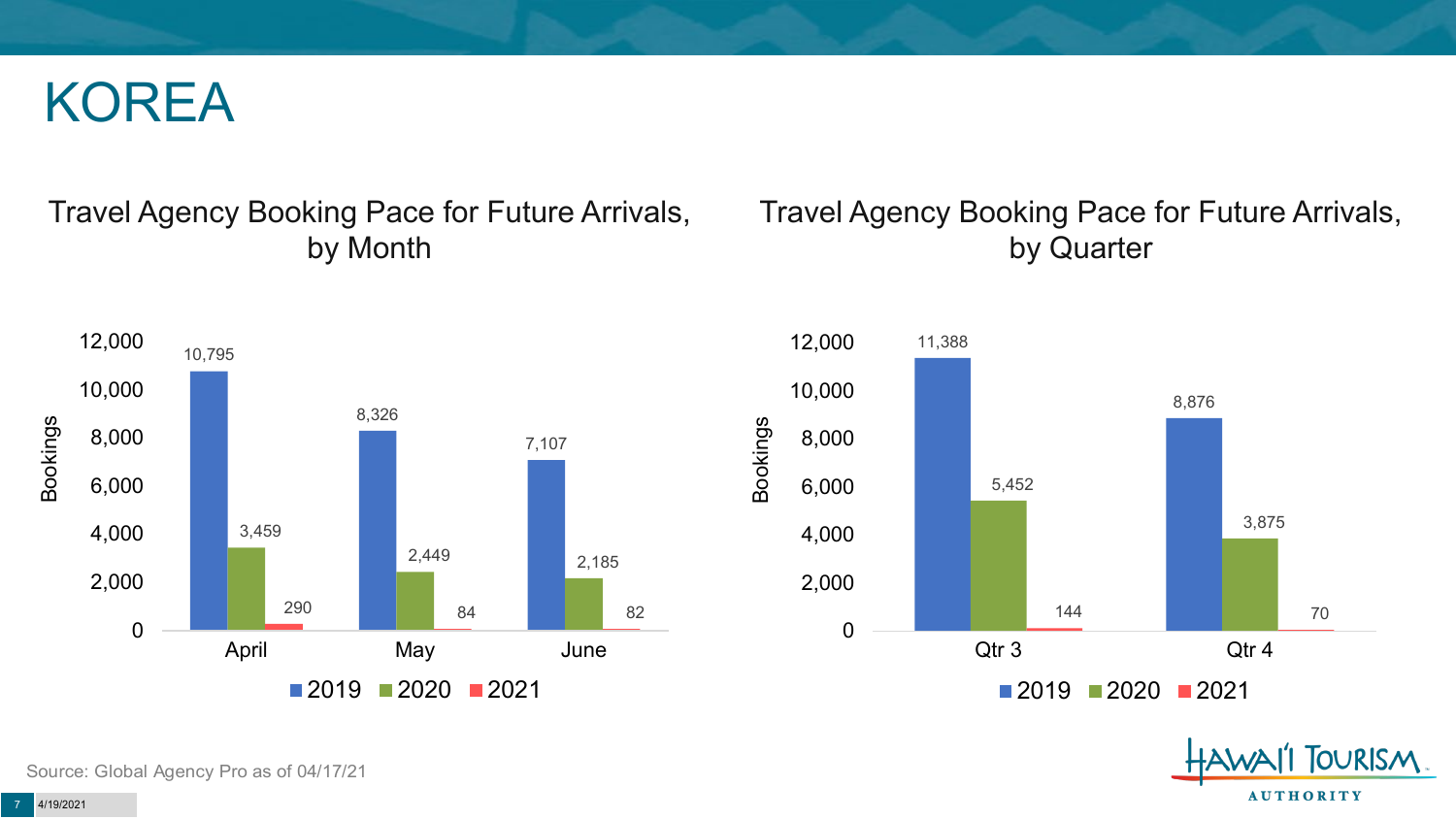### AUSTRALIA

#### Travel Agency Booking Pace for Future Arrivals, by Month



#### Travel Agency Booking Pace for Future Arrivals, by Quarter





Source: Global Agency Pro as of 04/17/21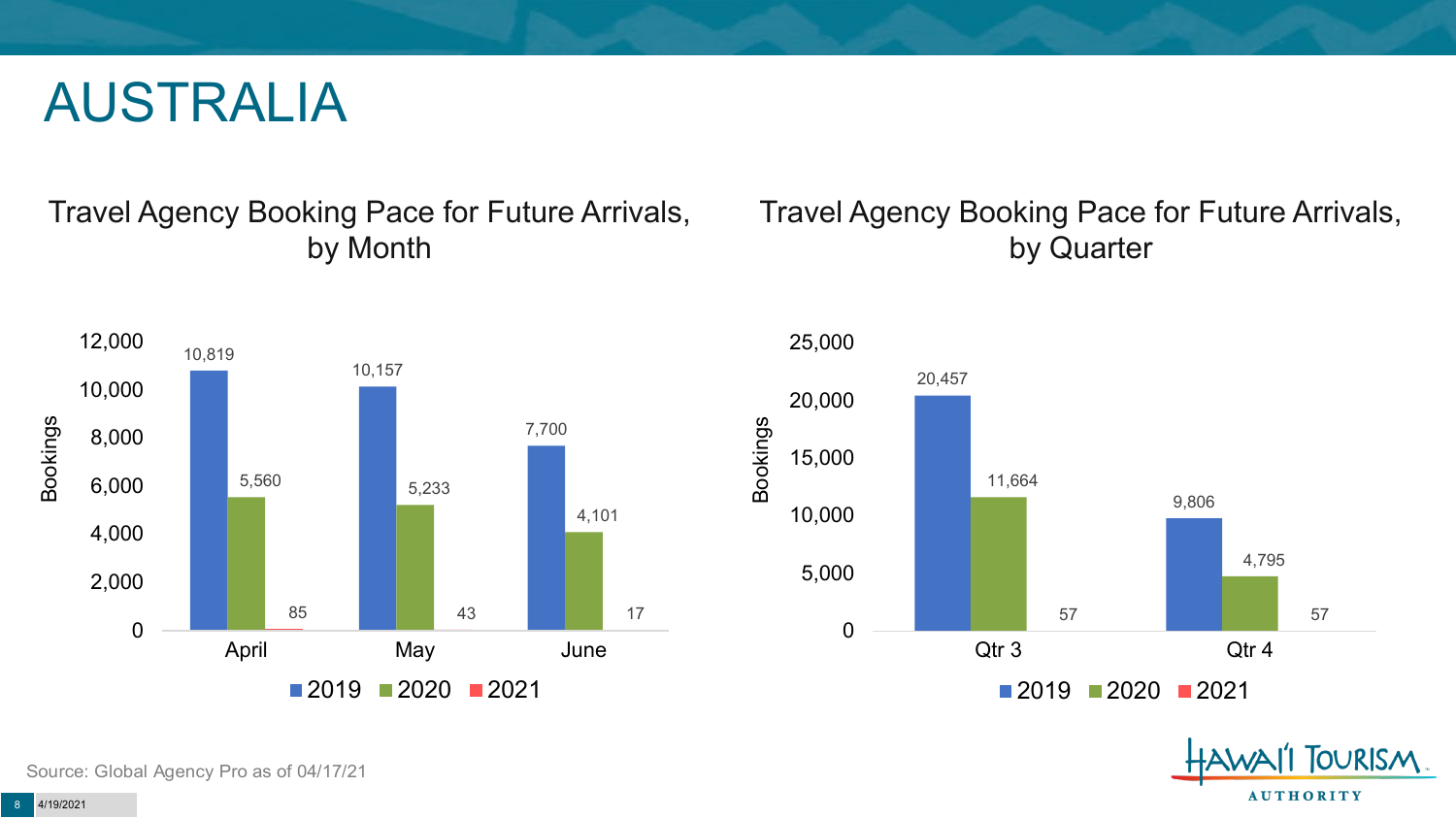# O'ahu by Month 2021





Travel Agency Booking Pace for Future Arrivals Korea





14,811 10,000 15,000 20,000



Travel Agency Booking Pace for Future Arrivals Canada

Source: Global Agency Pro as of 04/17/21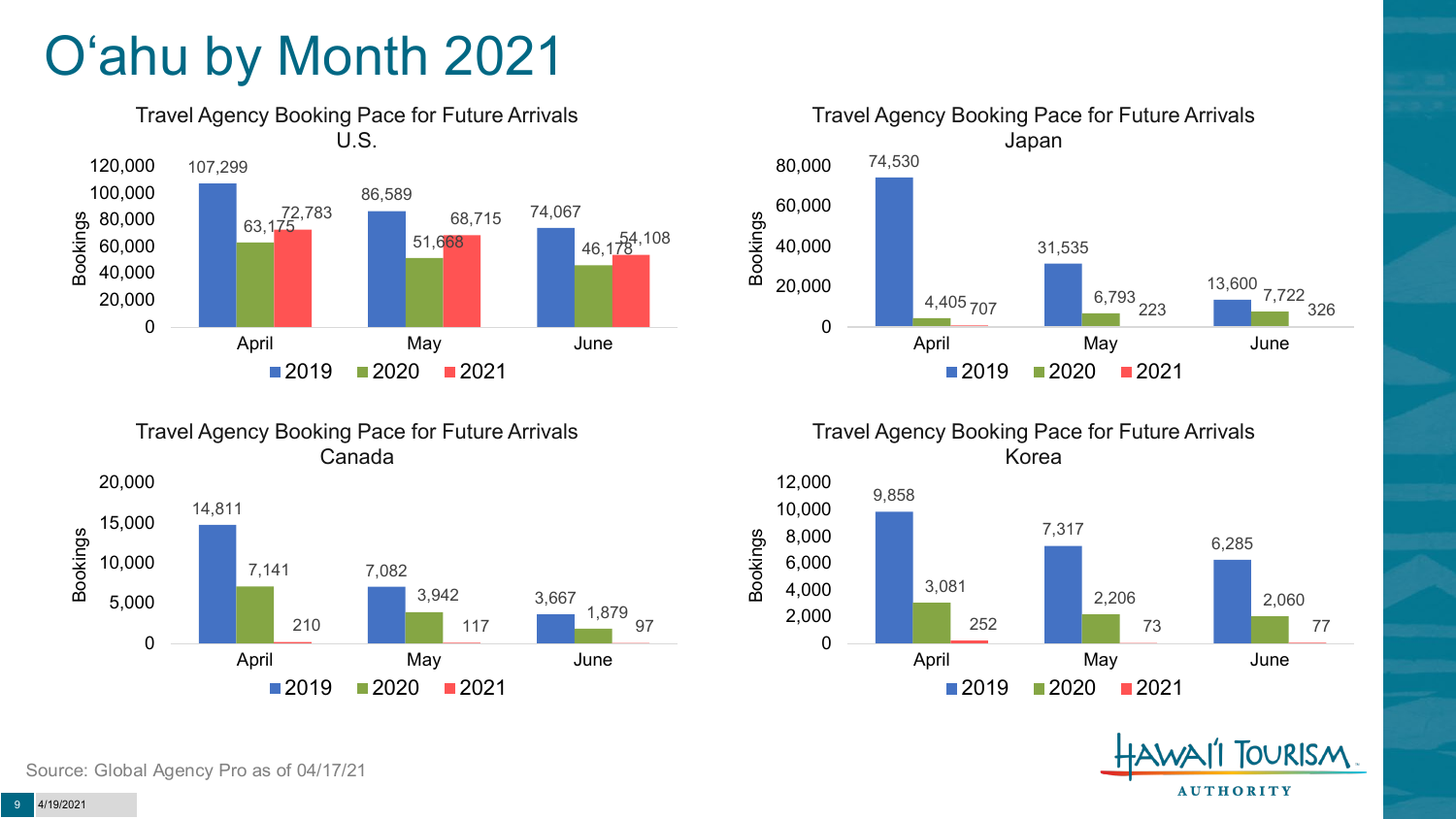# O'ahu by Month 2021 (cont.)



**FOURISM AUTHORITY** 

Source: Global Agency Pro as of 04/17/21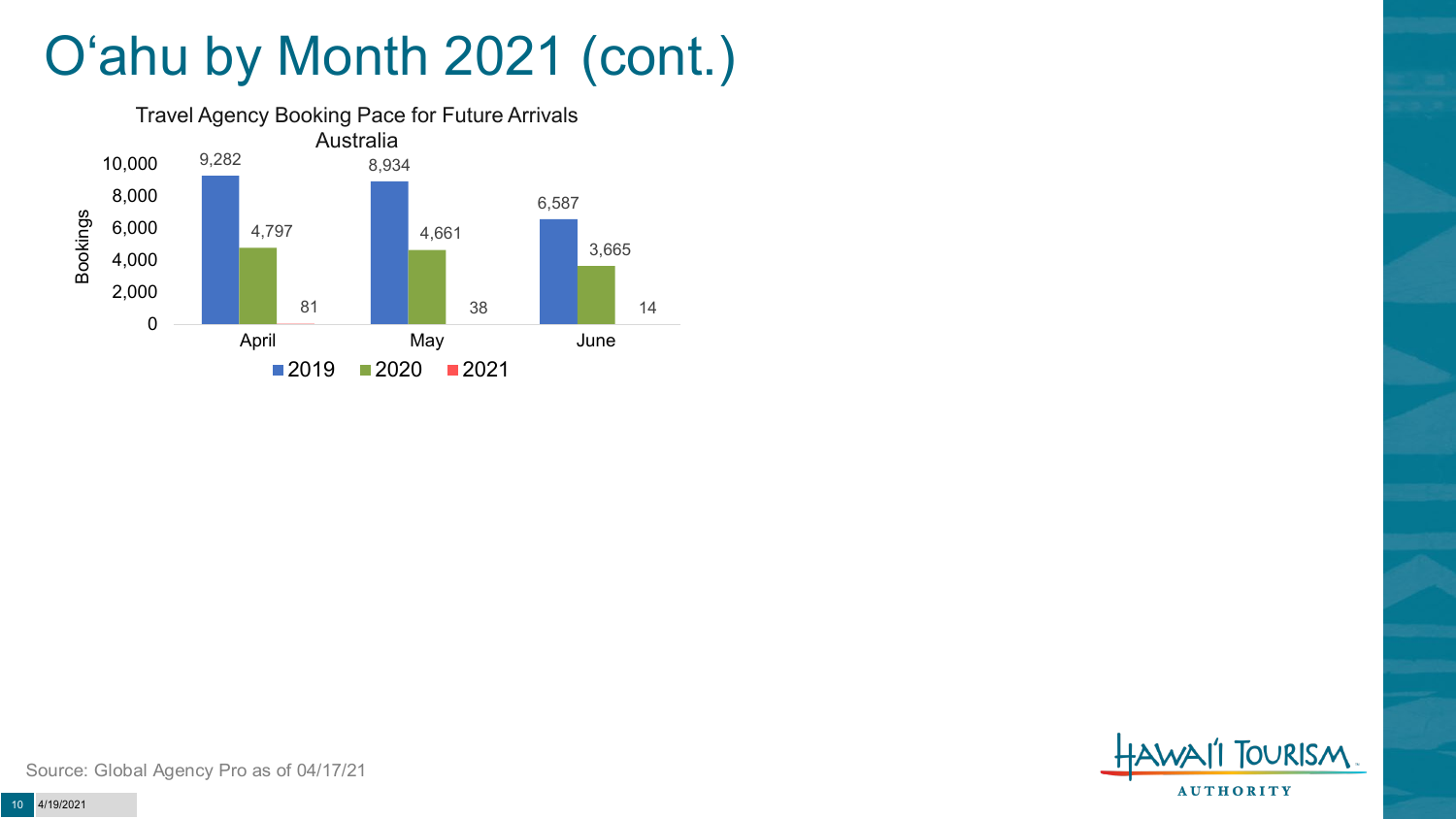# O'ahu by Quarter 2021











Source: Global Agency Pro as of 04/17/21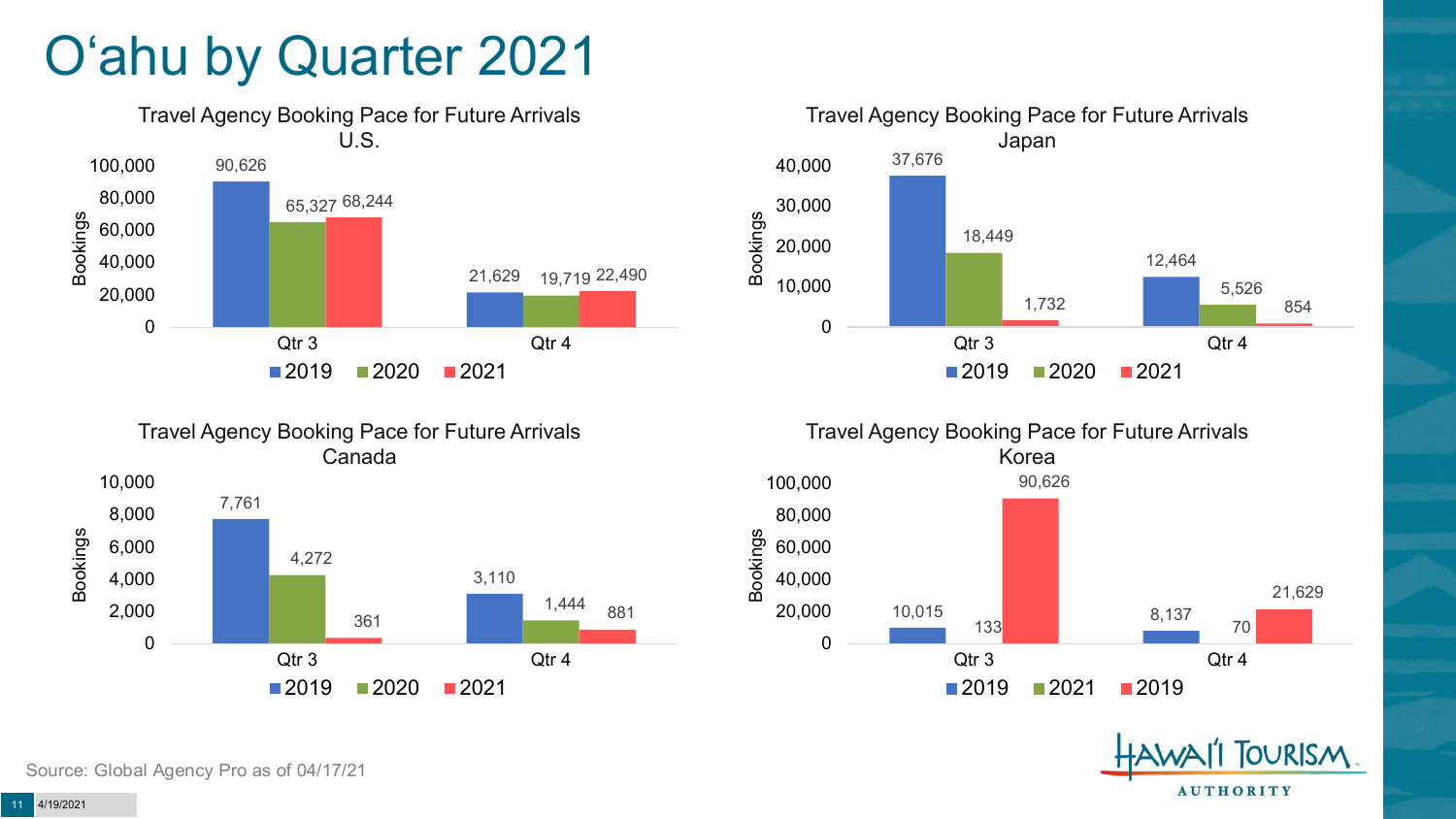# O'ahu by Quarter 2021 (cont.)





Source: Global Agency Pro as of 04/17/21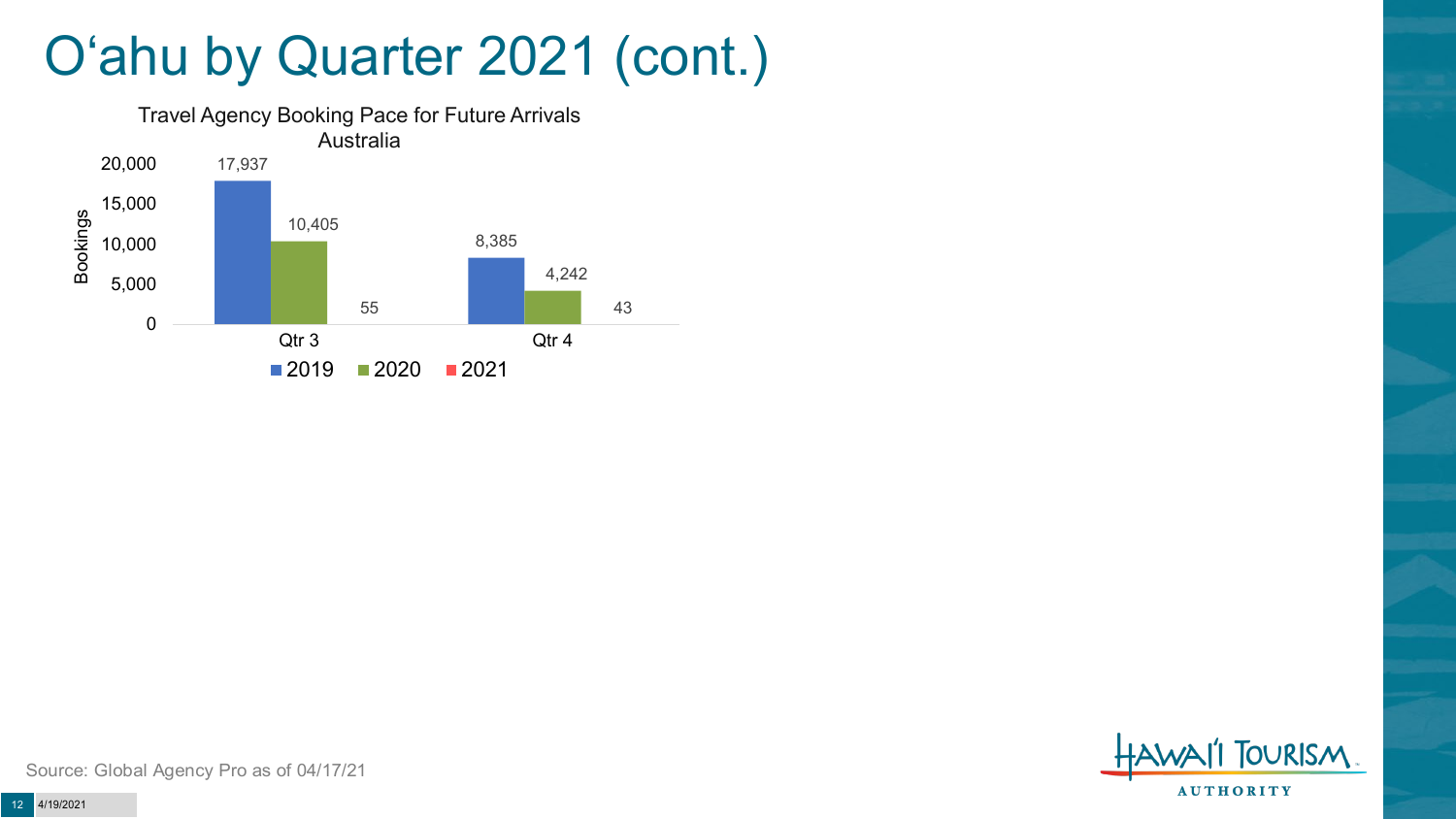# Maui by Month 2021







Travel Agency Booking Pace for Future Arrivals Korea 596 689 563 221 167 73 2 3 1 0 200 400 600 800 April May June  $2019$  2020 2021

Bookings



Source: Global Agency Pro as of 04/17/21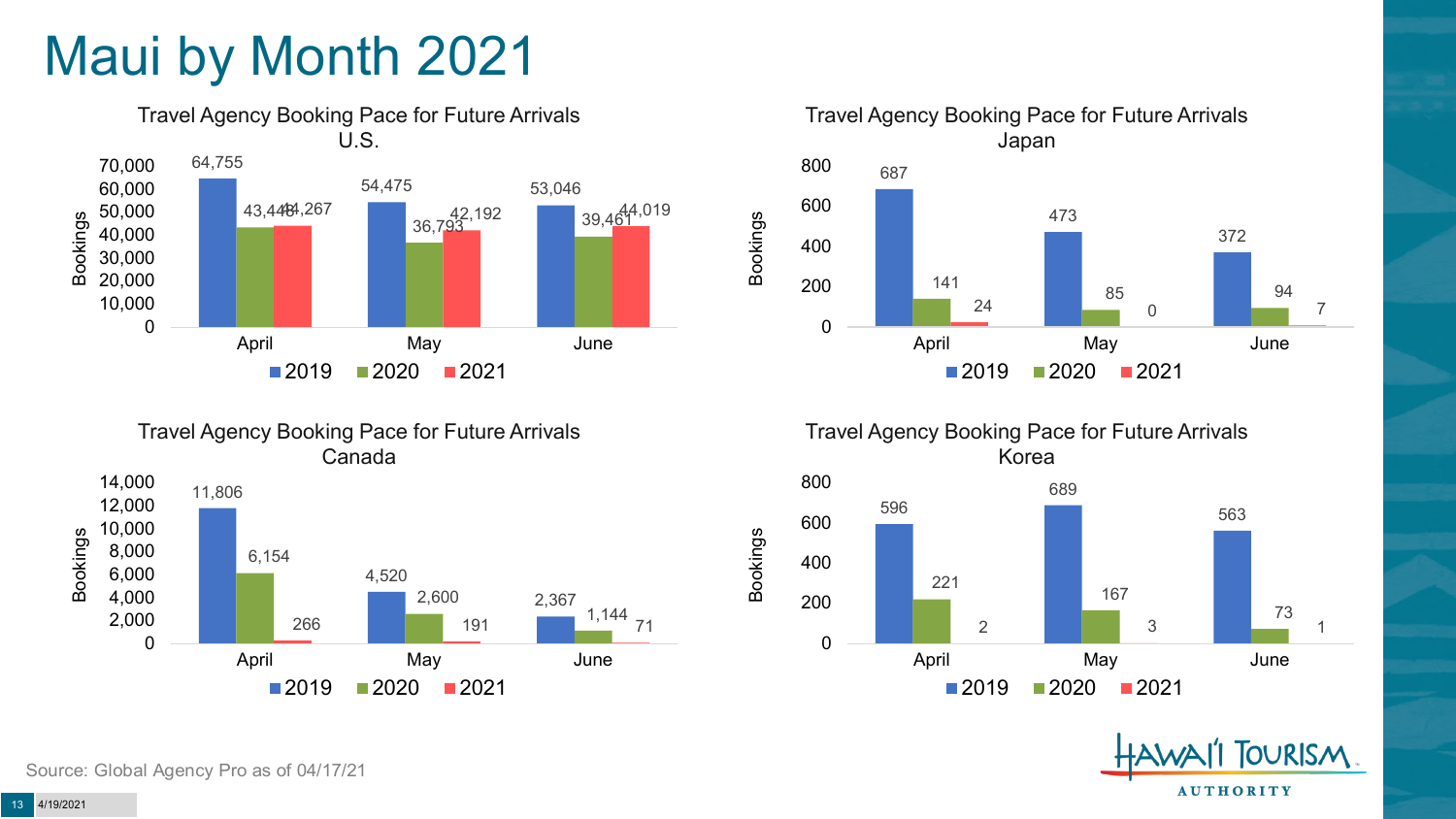# Maui by Month 2021 (cont.)





Source: Global Agency Pro as of 04/17/21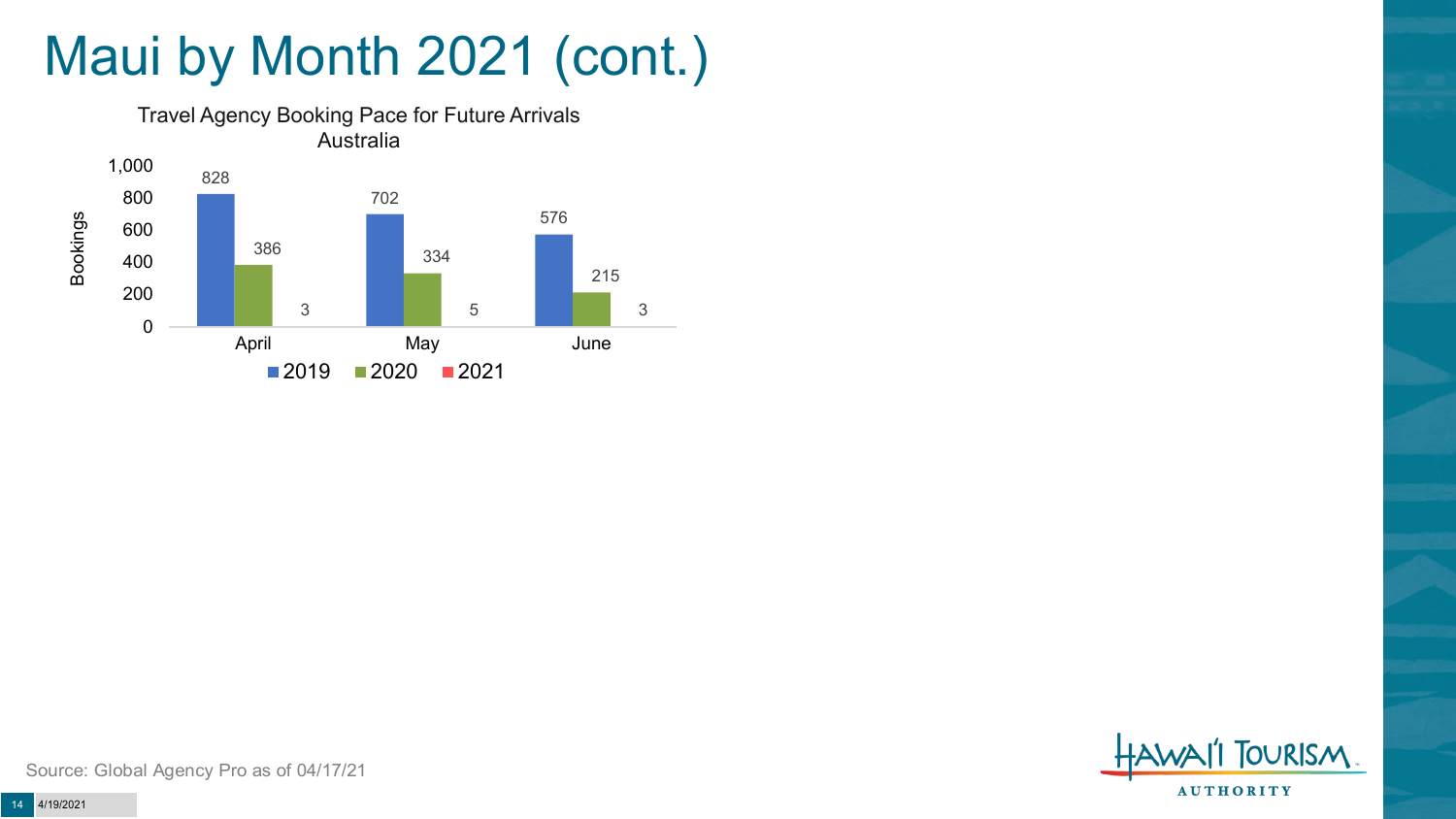## Maui by Quarter 2021









Travel Agency Booking Pace for Future Arrivals Korea



Bookings



Source: Global Agency Pro as of 04/17/21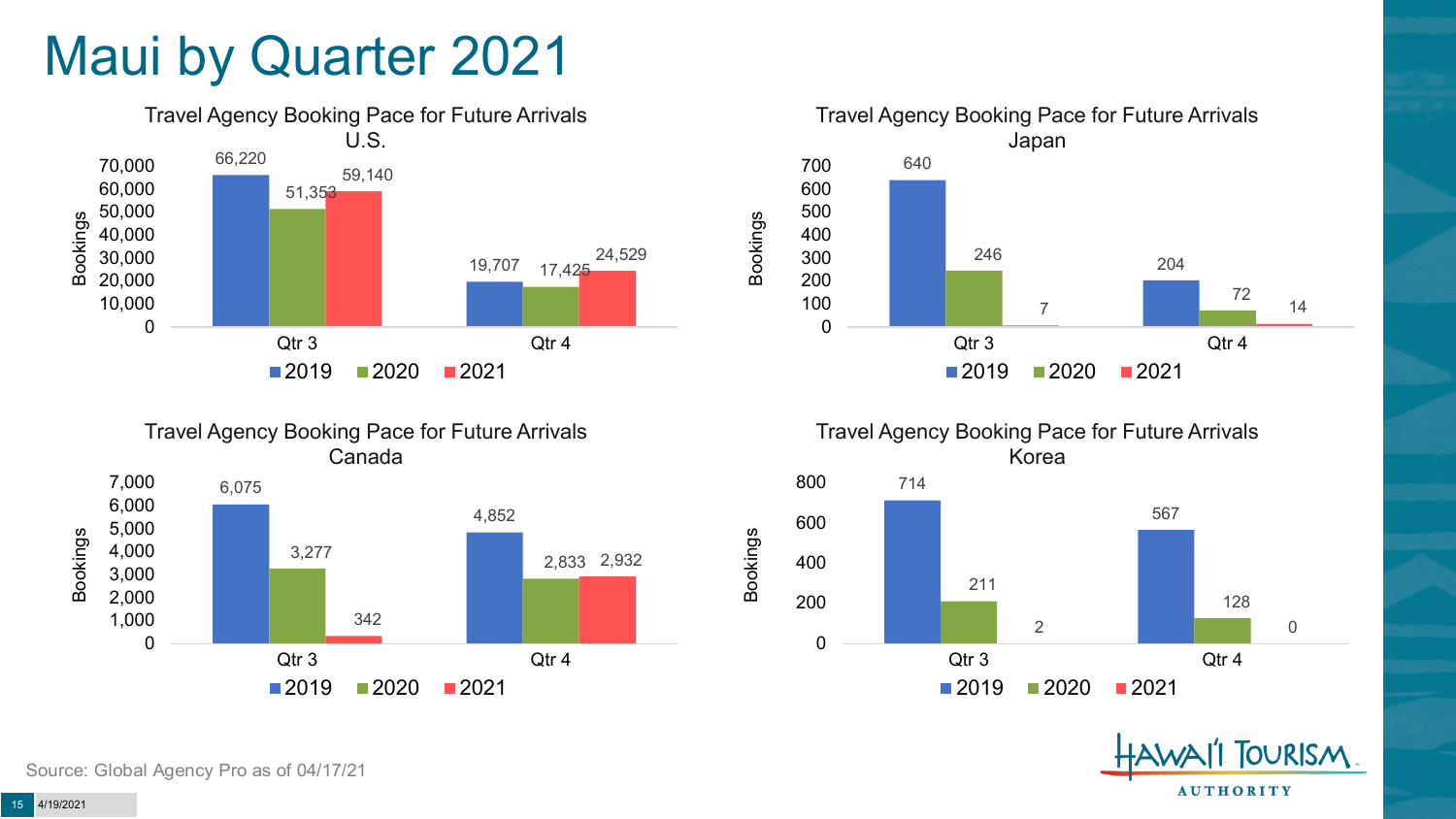## Maui by Quarter 2021 (cont.)





Source: Global Agency Pro as of 04/17/21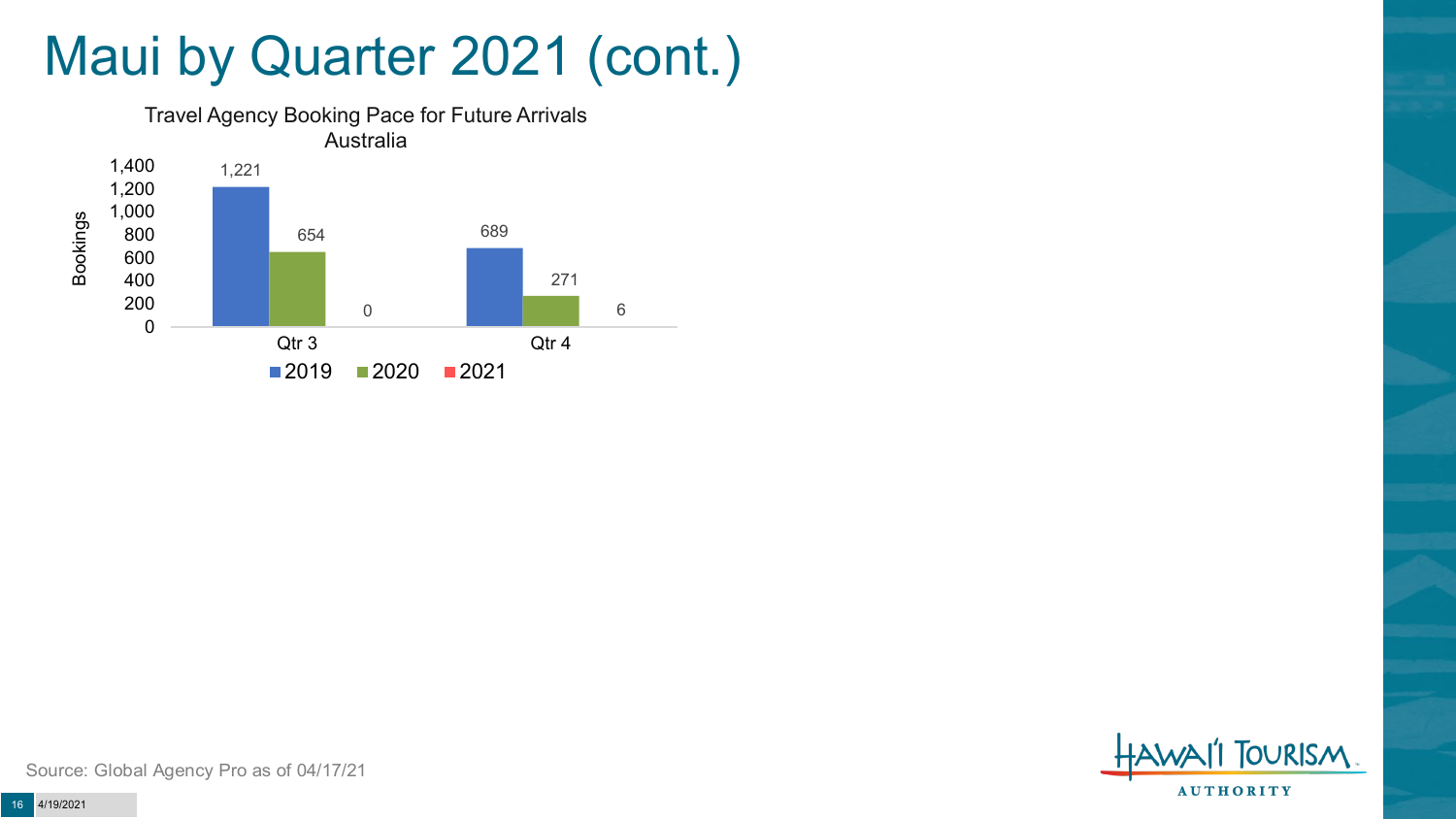# Moloka'i by Month 2021









Bookings



**OURISM AUTHORITY** 

Source: Global Agency Pro as of 04/17/21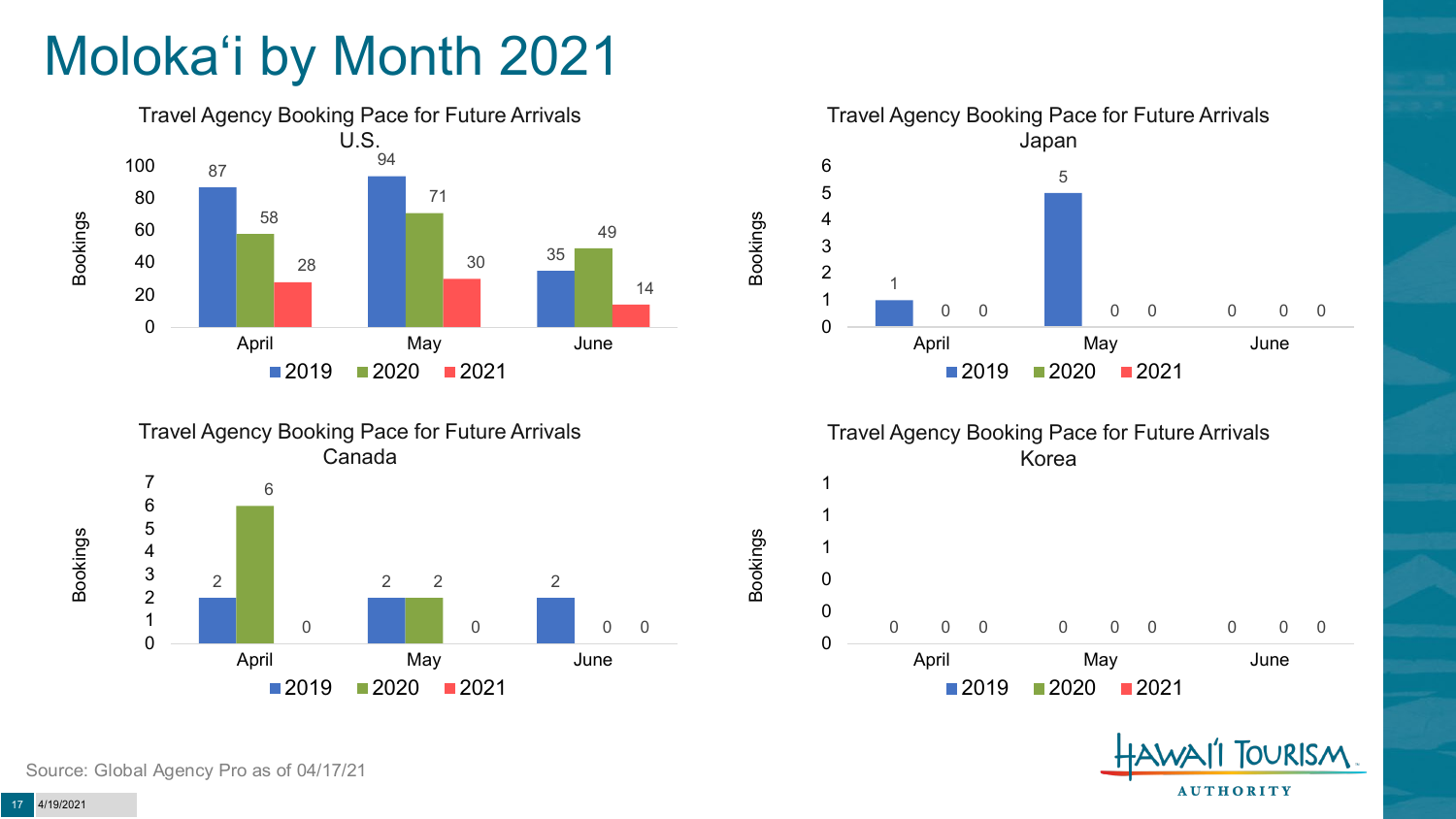# Moloka'i by Month 2021 (cont.)



**TOURISM AUTHORITY** 

Source: Global Agency Pro as of 04/17/21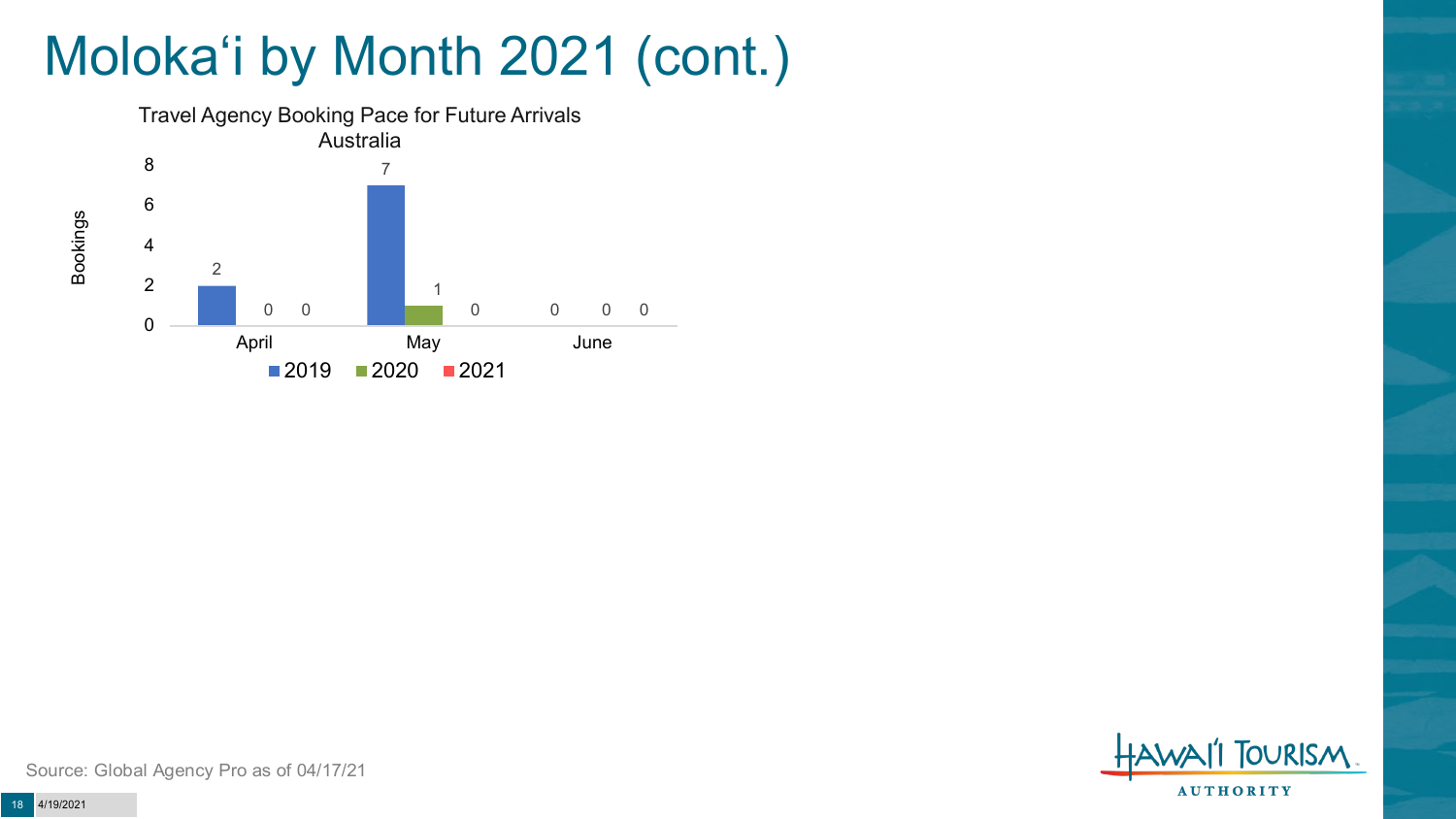# Moloka'i by Quarter 2021









Bookings



Source: Global Agency Pro as of 04/17/21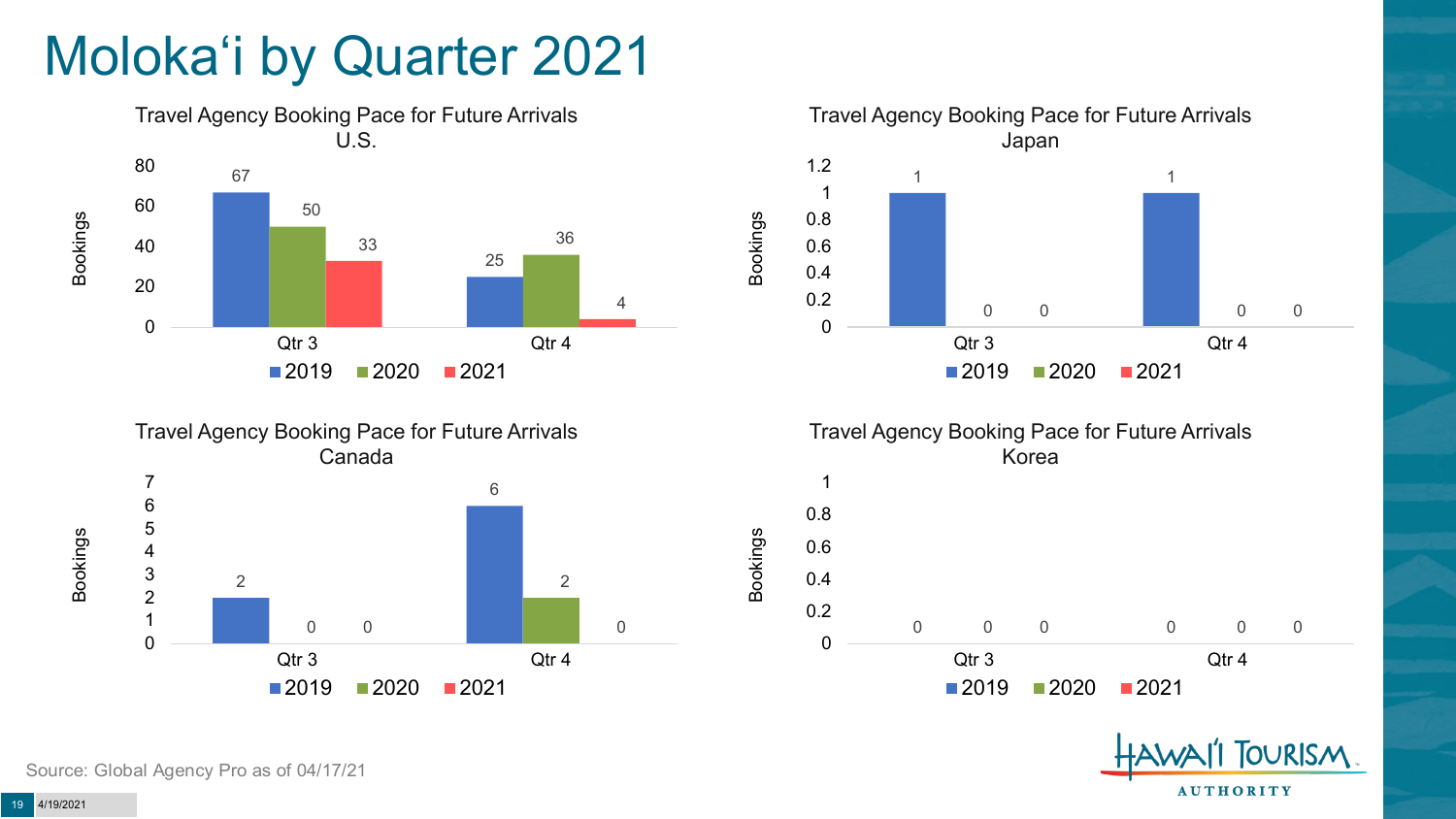# Moloka'i by Quarter 2021 (cont.)



**TOURISM AUTHORITY** 

Source: Global Agency Pro as of 04/17/21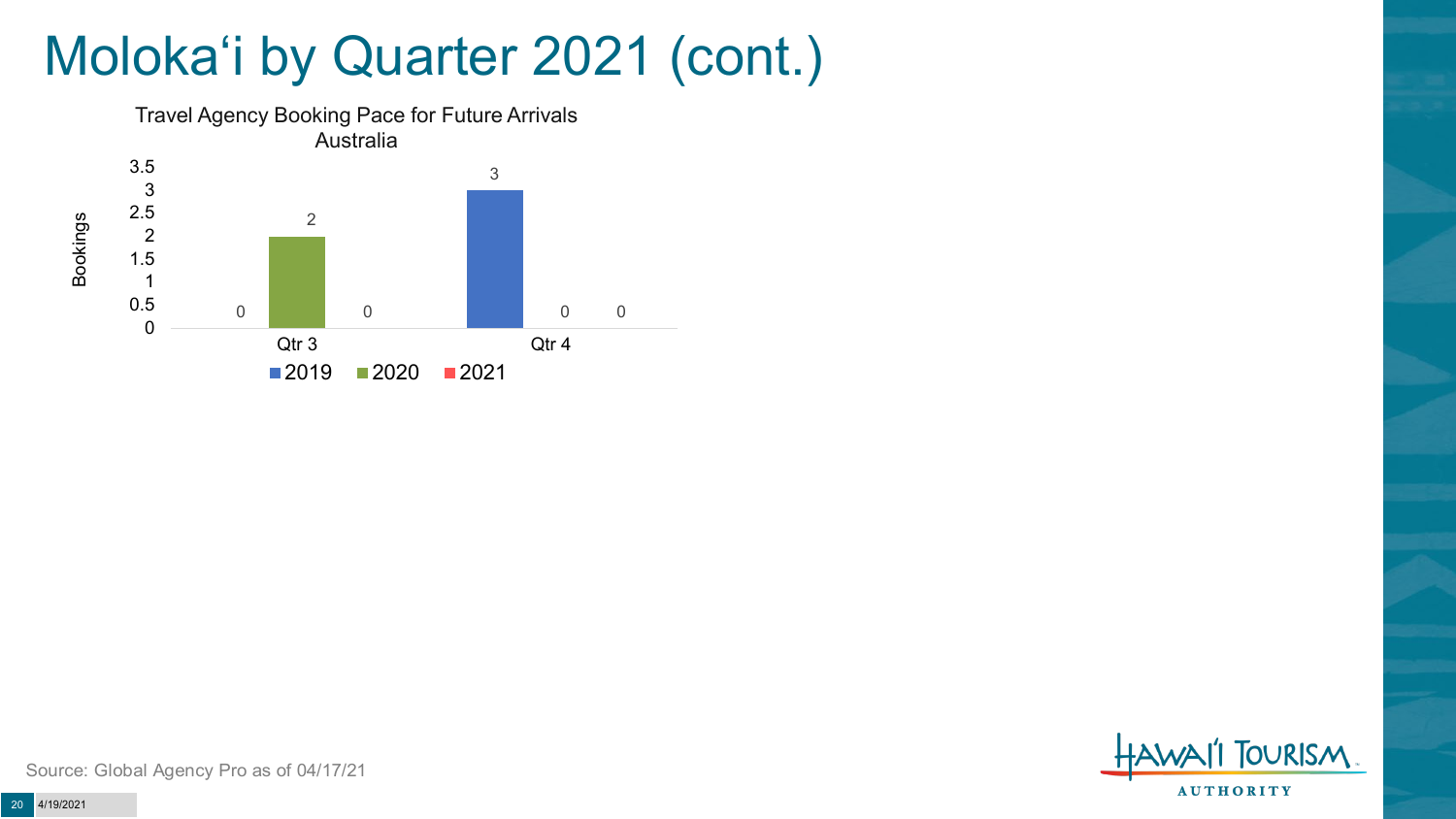# Lāna'i by Month 2021





Travel Agency Booking Pace for Future Arrivals Japan 6  $\Omega$  0 0 April May June 2020 2021

Bookings

Bookings

Travel Agency Booking Pace for Future Arrivals Korea





Source: Global Agency Pro as of 04/17/21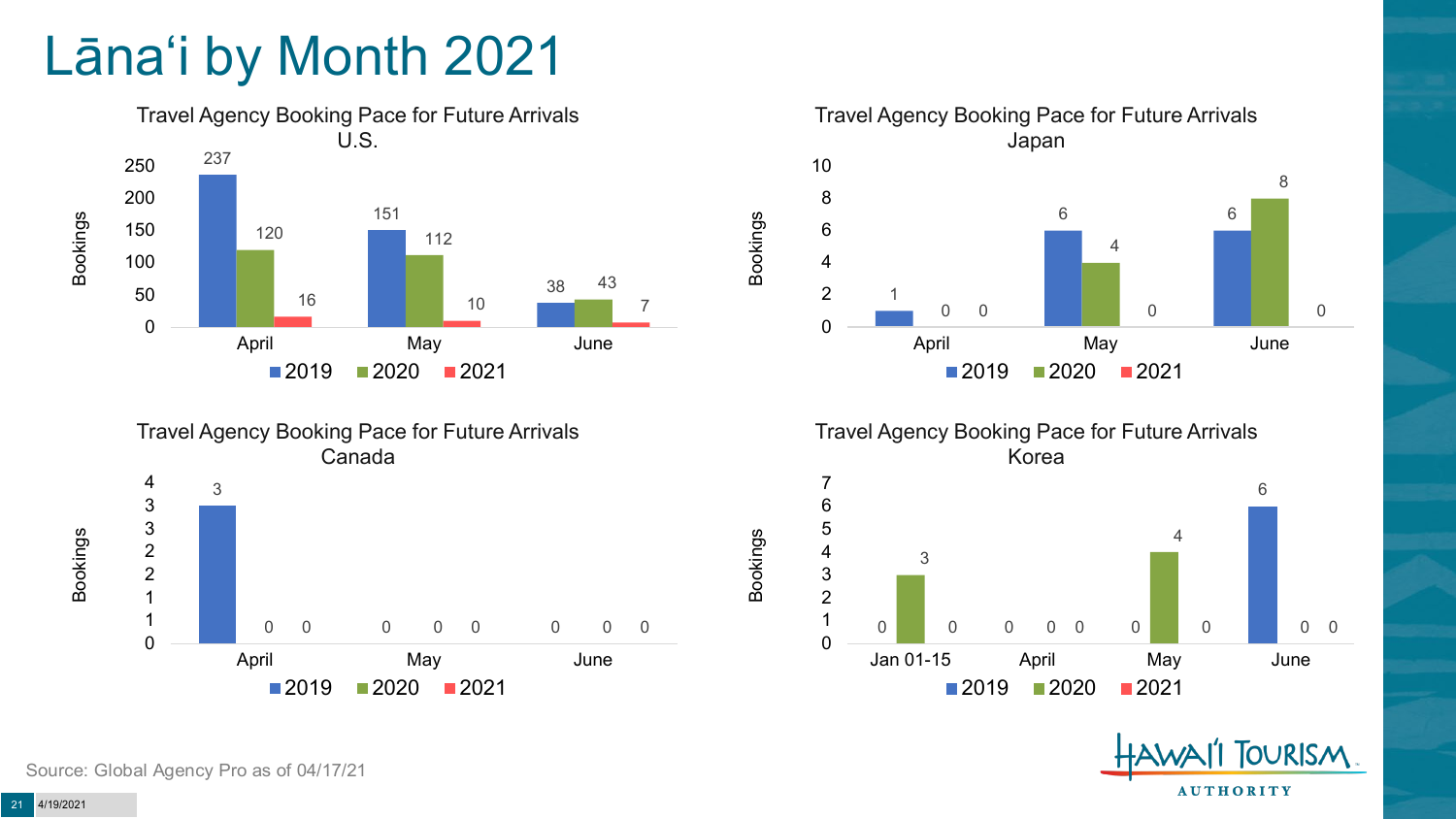# Lāna'i by Month 2021 (cont.)



**FOURISM AUTHORITY** 

Source: Global Agency Pro as of 04/17/21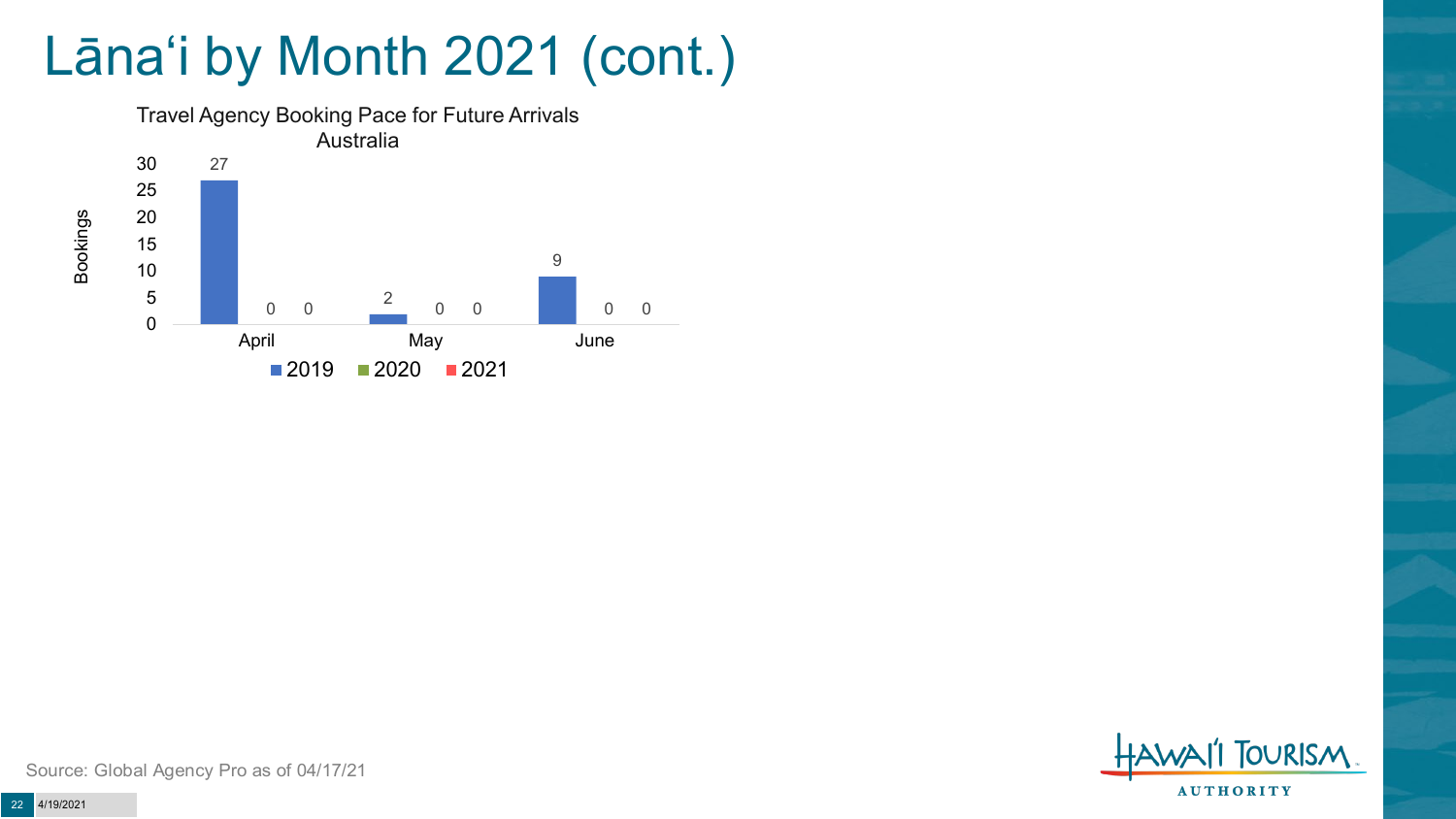## Lāna'i by Quarter 2021











Source: Global Agency Pro as of 04/17/21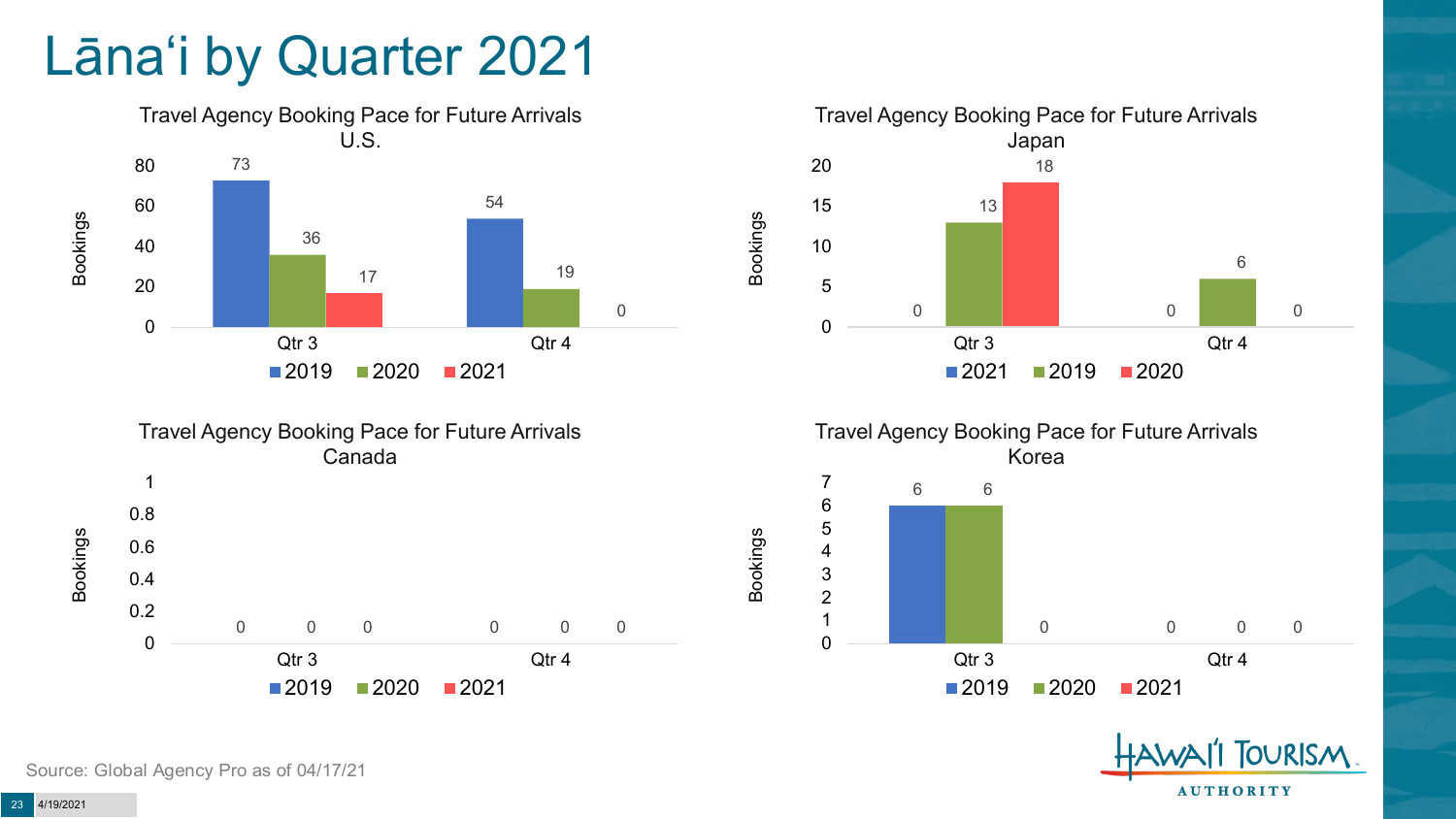## Lāna'i by Quarter 2021 (cont.)



**TOURISM AUTHORITY** 

Source: Global Agency Pro as of 04/17/21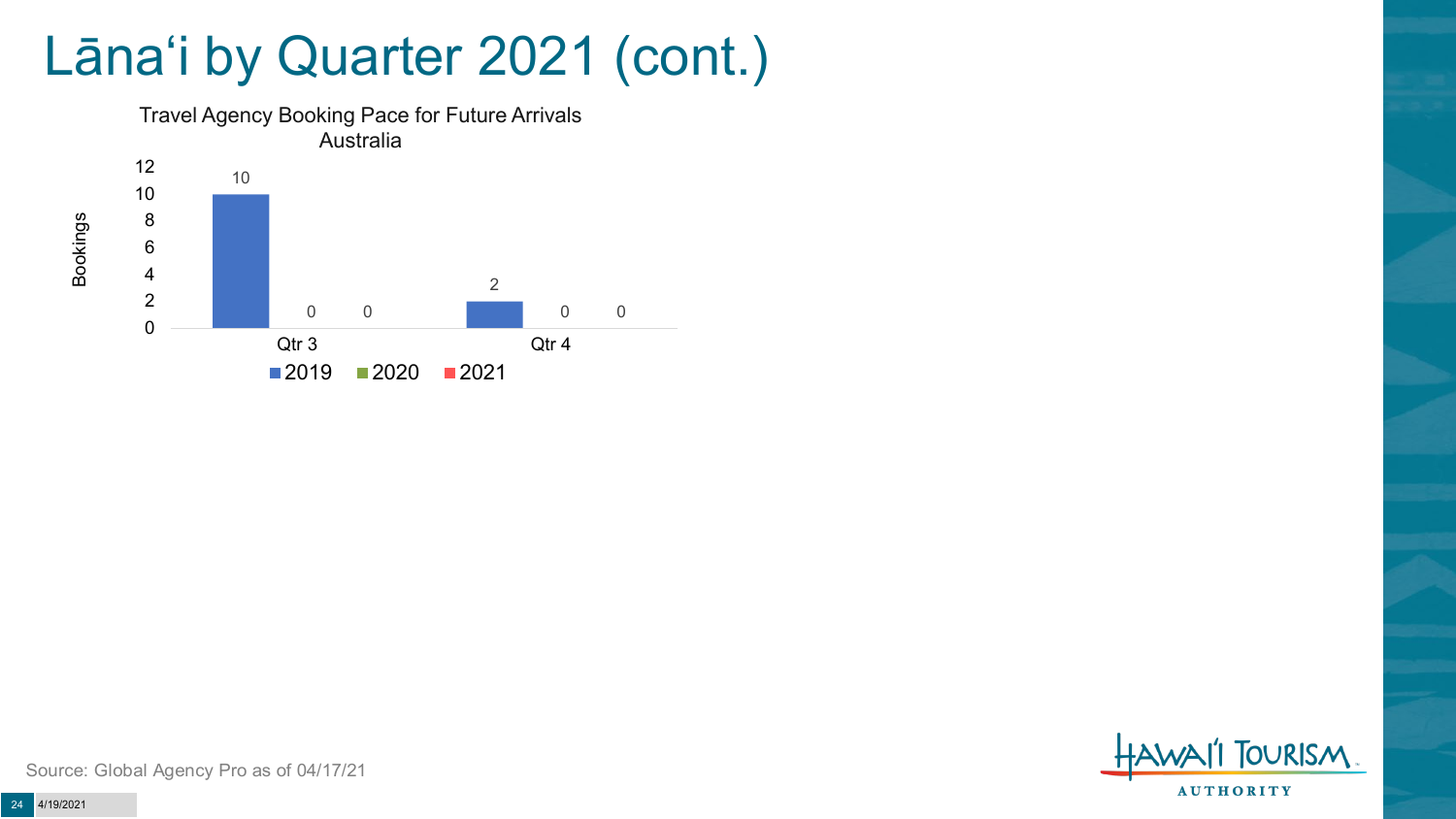# Kaua'i by Month 2021











Source: Global Agency Pro as of 04/17/21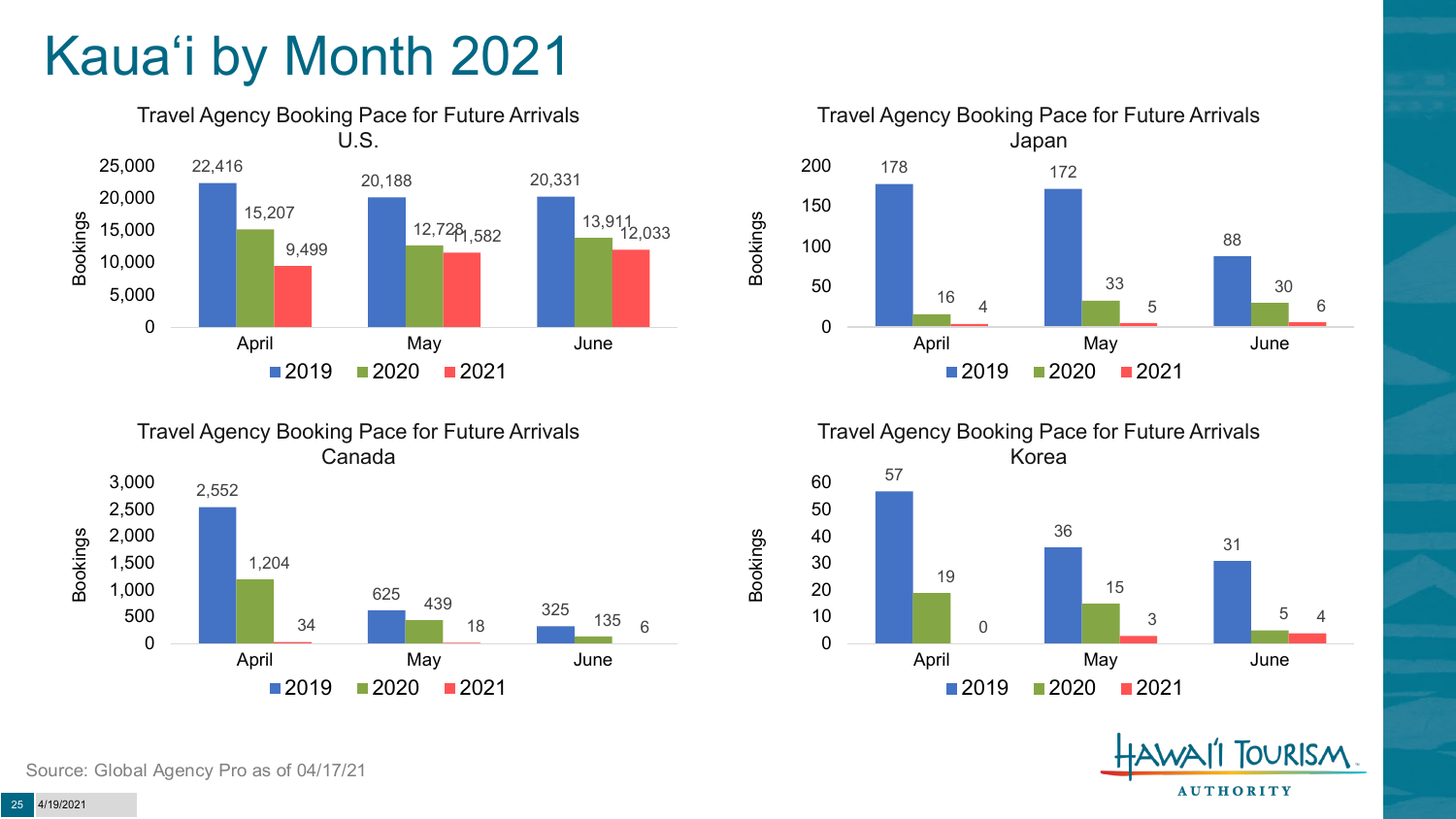# Kaua'i by Month 2021 (cont.)





Source: Global Agency Pro as of 04/17/21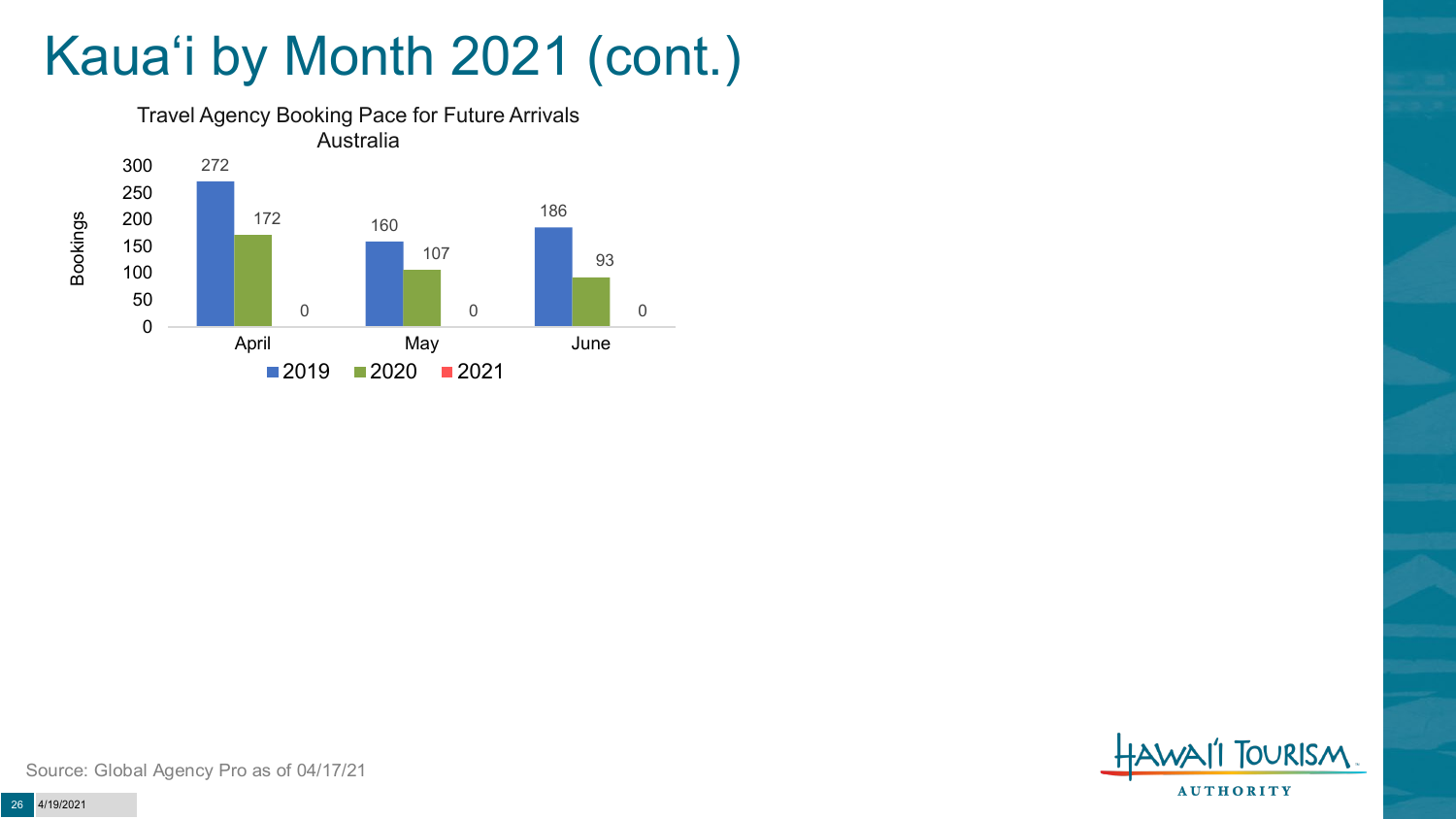# Kaua'i by Quarter 2021







Travel Agency Booking Pace for Future Arrivals Korea



Bookings



Source: Global Agency Pro as of 04/17/21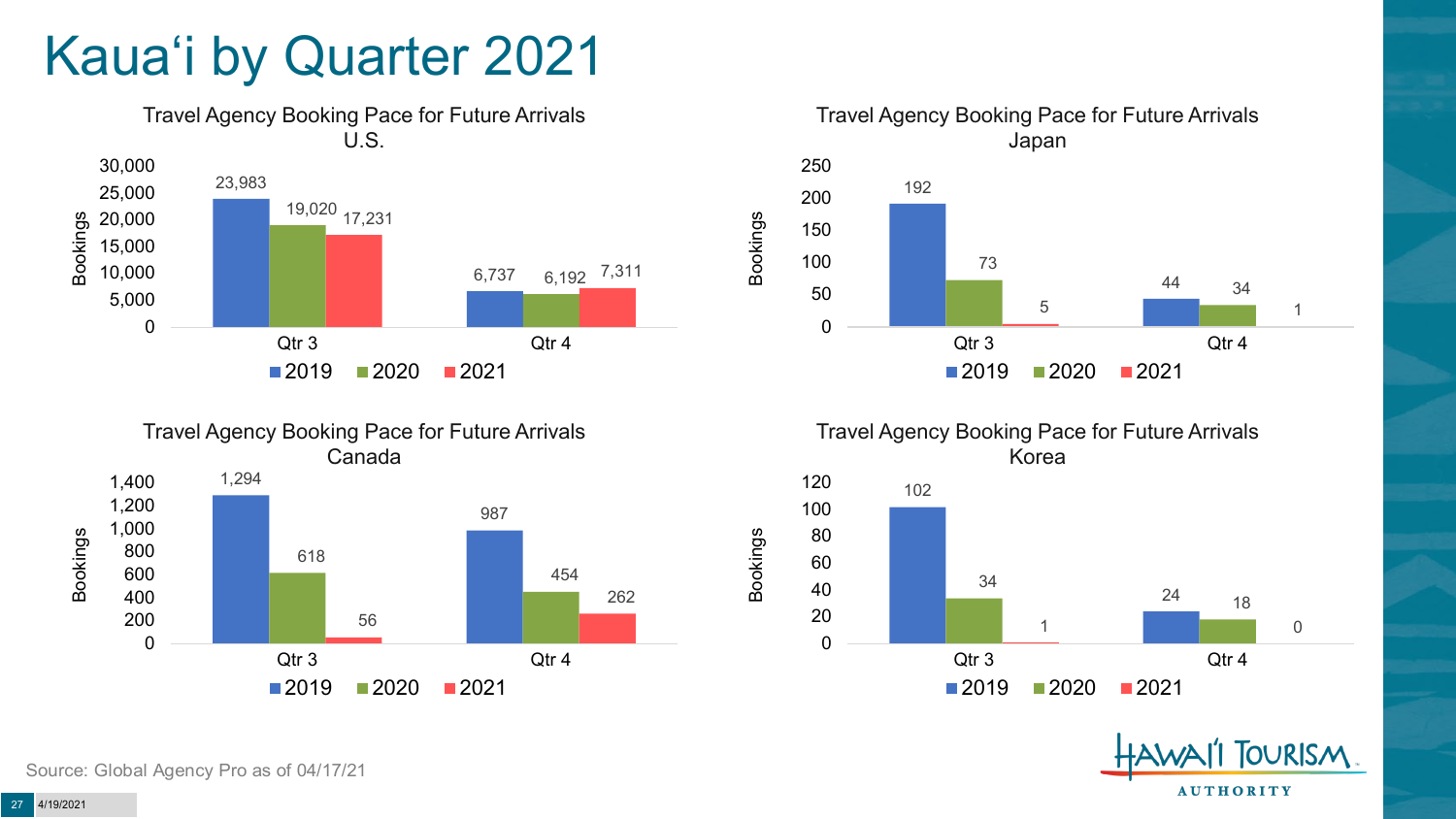# Kaua'i by Quarter 2021 (cont.)





Source: Global Agency Pro as of 04/17/21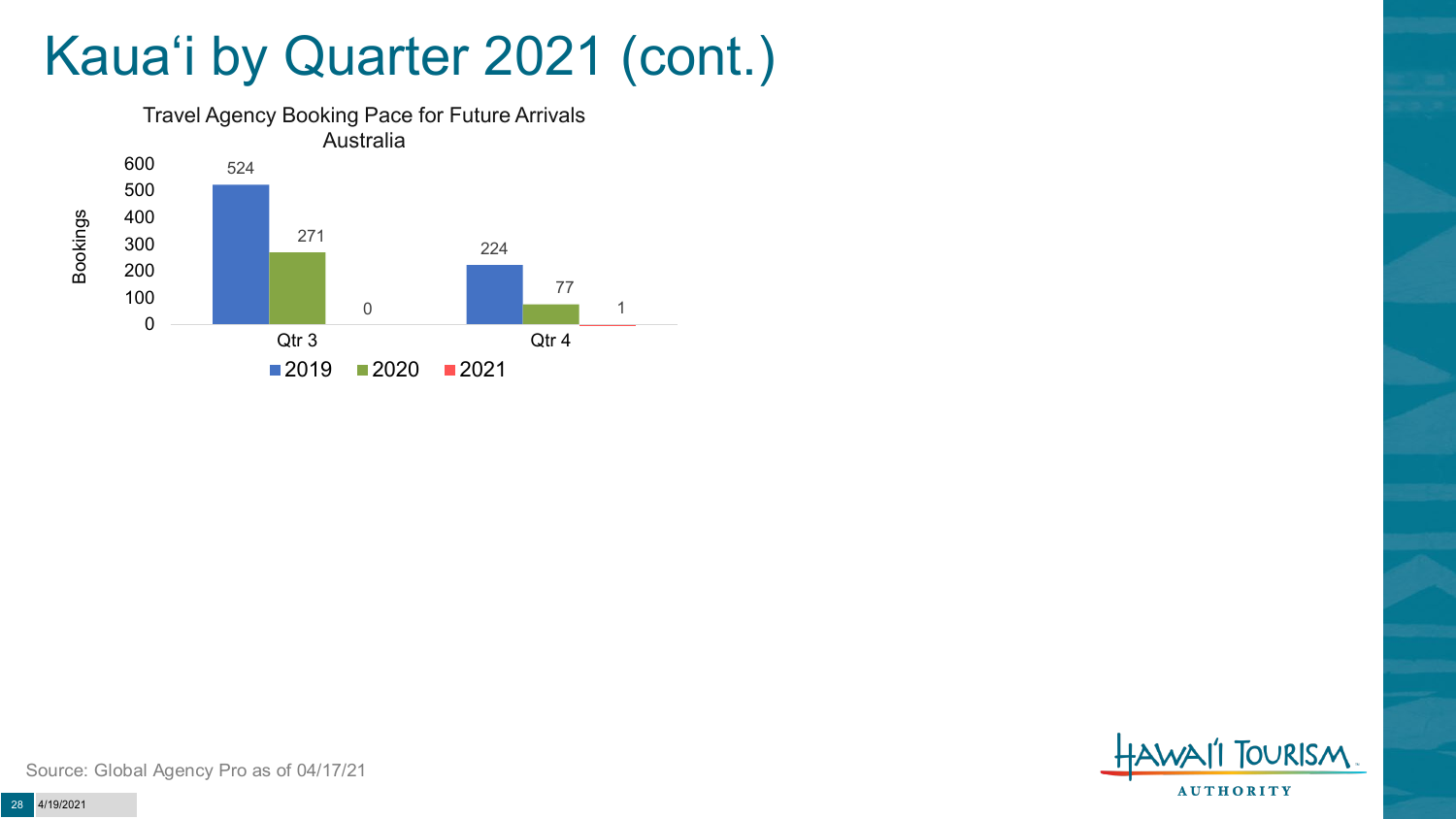# Hawai'i Island by Month 2021











Source: Global Agency Pro as of 04/17/21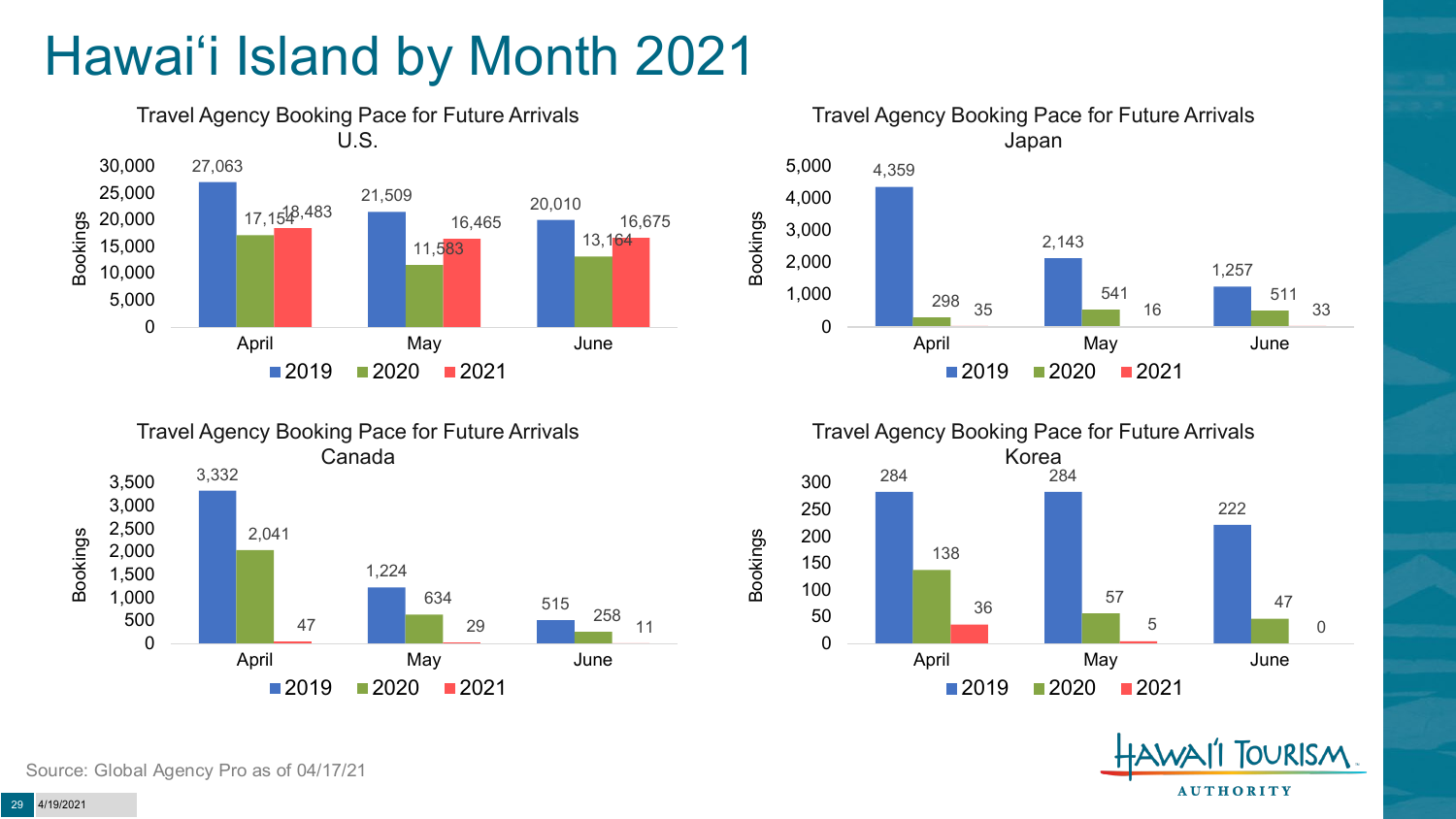# Hawai'i Island by Month 2021 (cont.)





Source: Global Agency Pro as of 04/17/21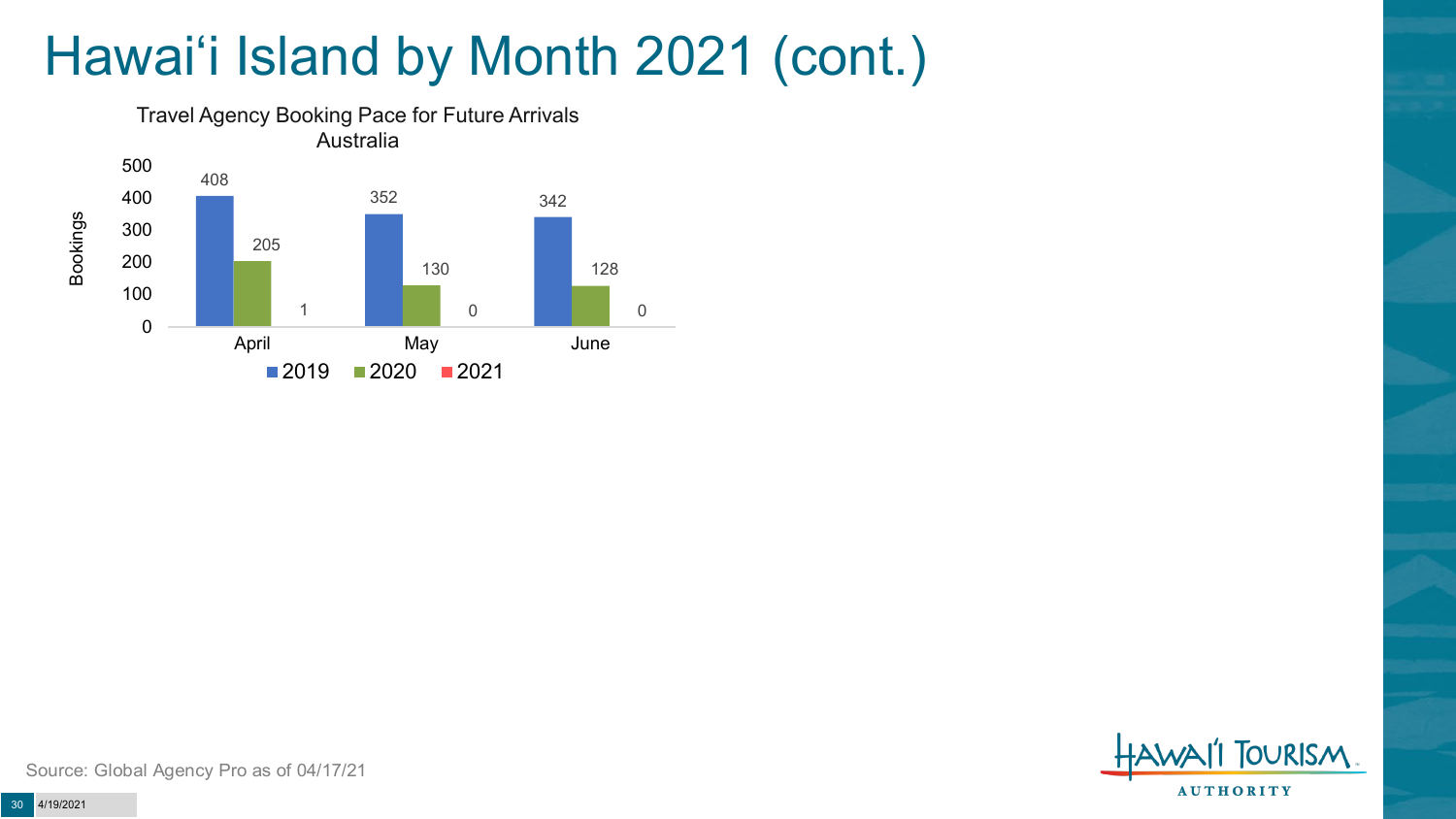# Hawai'i Island by Quarter 2021











Source: Global Agency Pro as of 04/17/21